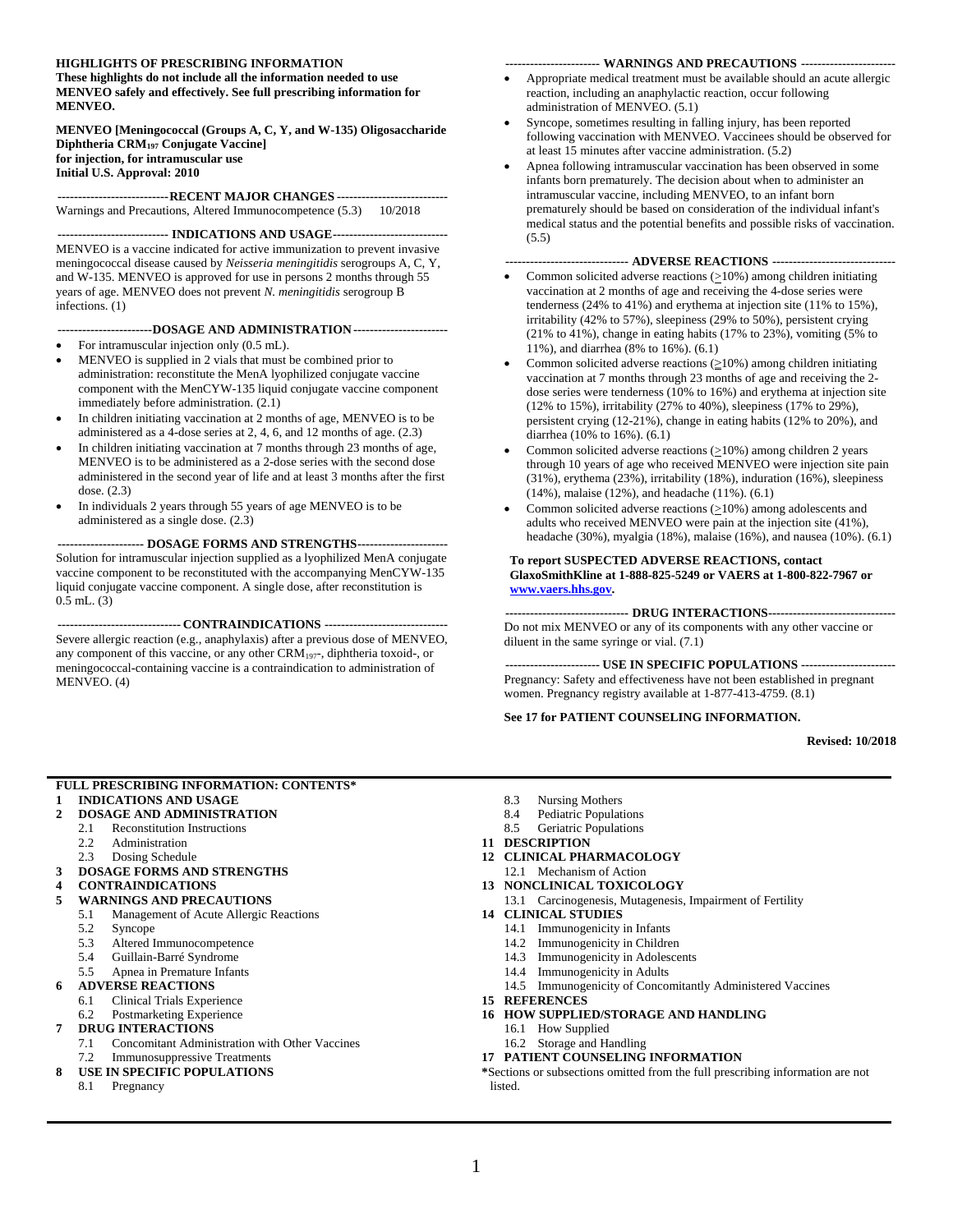## <span id="page-1-0"></span>**FULL PRESCRIBING INFORMATION**

## **1 INDICATIONS AND USAGE**

MENVEO is a vaccine indicated for active immunization to prevent invasive meningococcal disease caused by *Neisseria meningitidis* serogroups A, C, Y, and W-135. MENVEO is approved for use in persons 2 months through 55 years of age.

<span id="page-1-1"></span>MENVEO does not prevent *N. meningitidis* serogroup B infections.

## **2 DOSAGE AND ADMINISTRATION**

For intramuscular injection only.

#### <span id="page-1-2"></span>**2.1 Reconstitution Instructions**

MENVEO is supplied in 2 vials that must be combined prior to administration. MENVEO must be prepared for administration by reconstituting the MenA lyophilized conjugate vaccine component with the MenCYW-135 liquid conjugate vaccine component. Using a graduated syringe, withdraw the entire contents of the vial of MenCYW-135 liquid conjugate component and inject into the MenA lyophilized conjugate component vial. Invert the vial and shake well until the vaccine is dissolved and then withdraw 0.5 mL of reconstituted product.



Please note that it is normal for a small amount of liquid to remain in the vial following withdrawal of the dose.

Following reconstitution, the vaccine is a clear, colorless solution, free from visible foreign particles. Parenteral drug products should be inspected visually for particulate matter and discoloration prior to administration, whenever solution and container permit. If any of these conditions exist, MENVEO should not be administered.

The reconstituted vaccine should be used immediately, but may be held at or below  $77^{\circ}F (25^{\circ}C)$ for up to 8 hours.

## <span id="page-1-3"></span>**2.2 Administration**

Each dose of MENVEO should be administered as a single 0.5-mL intramuscular injection, preferably into the anterolateral aspect of the thigh in infants or into the deltoid muscle (upper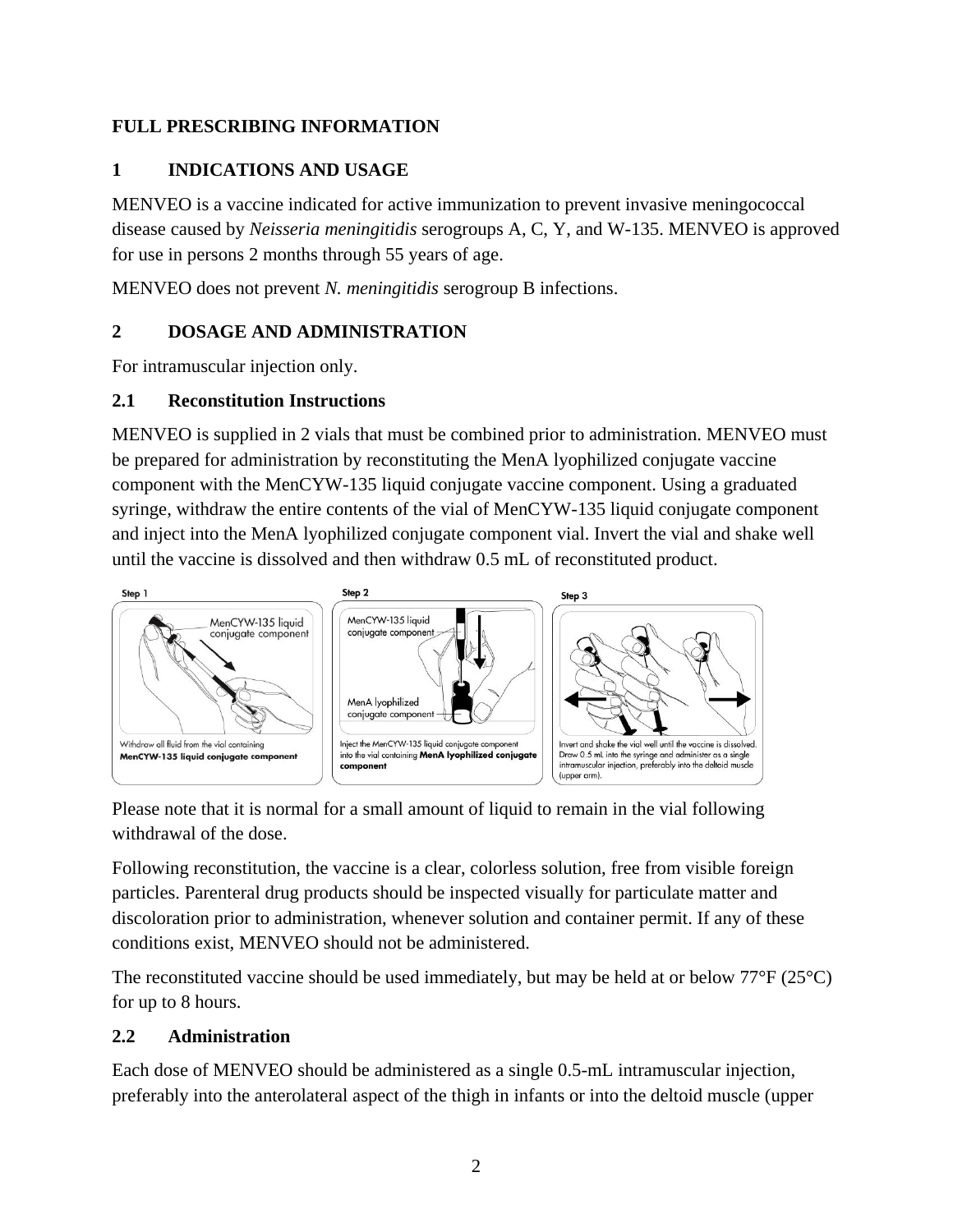arm) in toddlers, adolescents, and adults. Do not administer MENVEO intravenously, subcutaneously, or intradermally.

## <span id="page-2-0"></span>**2.3 Dosing Schedule**

### **The dosing schedule for individuals initiating vaccination is as follows:**

### **Infants 2 Months of Age**

MENVEO is to be administered as a 4-dose series at 2, 4, 6, and 12 months of age.

## **Children 7 Months through 23 Months of Age**

MENVEO is to be administered as a 2-dose series with the second dose administered in the second year of life and at least 3 months after the first dose.

## **Children 2 Years through 10 Years of Age**

MENVEO is to be administered as a single dose. For children 2 years through 5 years of age at continued high risk of meningococcal disease, a second dose may be administered 2 months after the first dose.

## **Adolescents and Adults 11 Years through 55 Years of Age**

<span id="page-2-1"></span>MENVEO is to be administered as a single dose.

# **3 DOSAGE FORMS AND STRENGTHS**

MENVEO is a solution for intramuscular injection supplied as a lyophilized MenA conjugate vaccine component to be reconstituted with the accompanying MenCYW-135 liquid conjugate vaccine component. A single dose, after reconstitution, is 0.5 mL. *[See Dosage and Administration (2), How Supplied/Storage and Handling (16).]*

## <span id="page-2-2"></span>**4 CONTRAINDICATIONS**

Severe allergic reaction (e.g., anaphylaxis) after a previous dose of MENVEO, any component of this vaccine, or any other CRM197-, diphtheria toxoid-, or meningococcal-containing vaccine is a contraindication to administration of MENVEO. *[See Description (11).]*

## <span id="page-2-3"></span>**5 WARNINGS AND PRECAUTIONS**

## <span id="page-2-4"></span>**5.1 Management of Acute Allergic Reactions**

Appropriate medical treatment must be available should an acute allergic reaction, including an anaphylactic reaction, occur following administration of MENVEO.

## <span id="page-2-5"></span>**5.2 Syncope**

Syncope, sometimes resulting in falling injury associated with seizure-like movements, has been reported following vaccination with MENVEO. Vaccinees should be observed for at least 15 minutes after vaccine administration to prevent and manage syncopal reactions.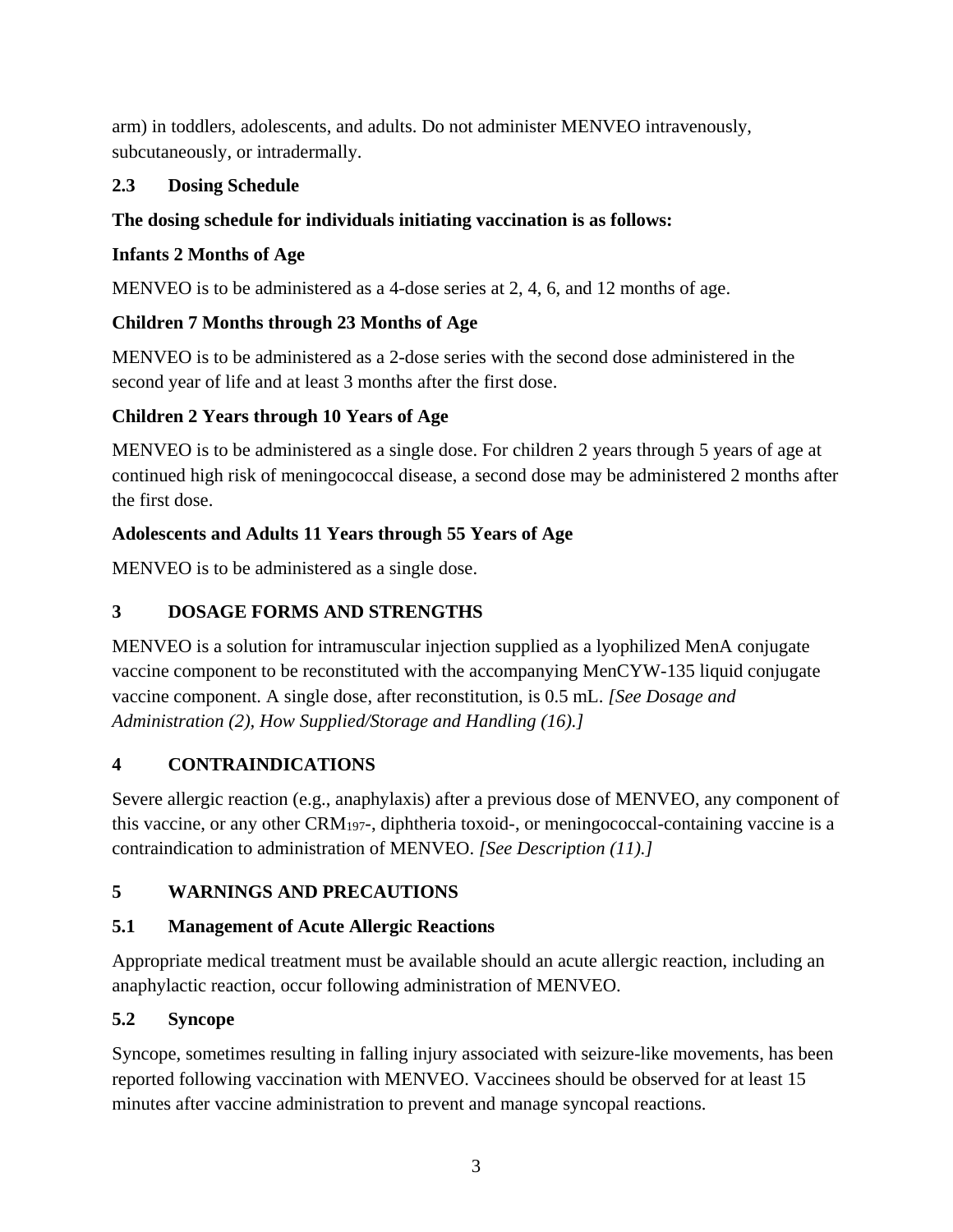## <span id="page-3-0"></span>**5.3 Altered Immunocompetence**

# Reduced Immune Response

Some individuals with altered immunocompetence, including some individuals receiving immunosuppressant therapy, may have reduced immune responses to MENVEO.

# Complement Deficiency

Persons with certain complement deficiencies and persons receiving treatment that inhibits terminal complement activation (for example, eculizumab) are at increased risk for invasive disease caused by *N. meningitidis*, including invasive disease caused by serogroups A, C, Y, and W, even if they develop antibodies following vaccination with MENVEO. *[See Clinical Pharmacology (12.1).]*

# <span id="page-3-1"></span>**5.4 Guillain-Barré Syndrome**

Guillain-Barré syndrome (GBS) has been reported in temporal relationship following administration of another U.S.-licensed meningococcal quadrivalent polysaccharide conjugate vaccine. The decision to administer MENVEO to subjects with a known history of Guillain-Barré Syndrome should take into account the potential benefits and risks.

# <span id="page-3-2"></span>**5.5 Apnea in Premature Infants**

Apnea following intramuscular vaccination has been observed in some infants born prematurely. The decision about when to administer an intramuscular vaccine, including MENVEO, to an infant born prematurely should be based on consideration of the individual infant's medical status, and the potential benefits and possible risks of vaccination.

# <span id="page-3-3"></span>**6 ADVERSE REACTIONS**

# <span id="page-3-4"></span>**6.1 Clinical Trials Experience**

Because clinical trials are conducted under widely varying conditions, adverse reaction rates observed in clinical trials of a vaccine cannot be directly compared with rates in the clinical trials of another vaccine and may not reflect the rates observed in practice.

## Children 2 Months through 23 Months of Age

The safety of MENVEO in infants vaccinated at 2, 4, 6, and 12 months of age was evaluated in 3 randomized multicenter clinical studies<sup>1-3</sup> conducted in the U.S., Australia, Canada, Taiwan, and several countries of Latin America in which 8,735 infants received at least 1 dose of MENVEO and routine infant vaccines (diphtheria toxoid; acellular pertussis; tetanus toxoid; inactivated polio types 1, 2, and 3; hepatitis B; *Haemophilus influenzae* type b (Hib) antigens; pentavalent rotavirus; and 7-valent pneumococcal conjugate). With Dose 4 of MENVEO, toddlers received concomitantly the following vaccines: 7-valent pneumococcal conjugate; measles, mumps, rubella, and varicella; and inactivated hepatitis A. A total of 2,864 infants in these studies received the routine infant/toddler vaccines only. The infants who received MENVEO were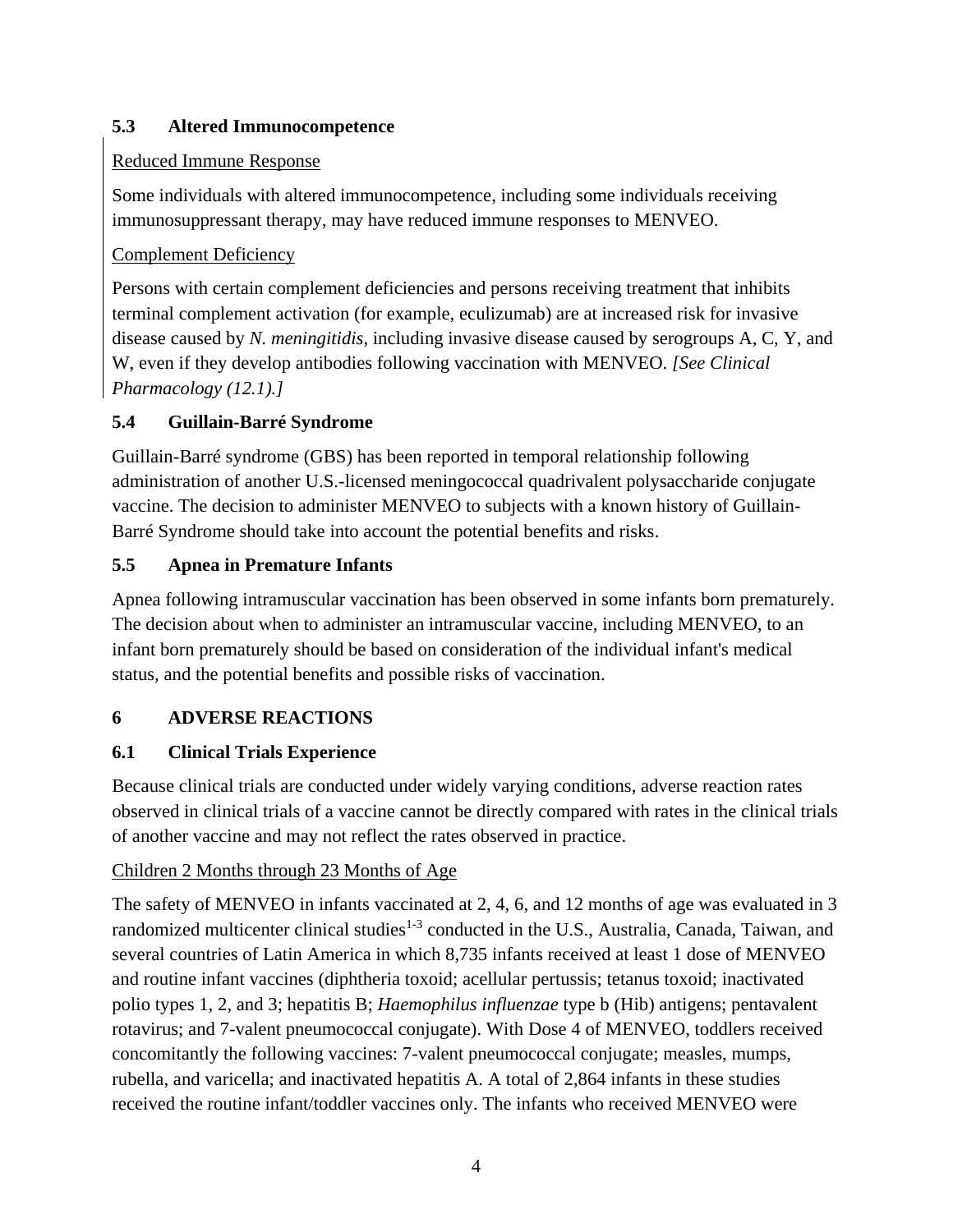Caucasian (33%), Hispanic (44%), African American (8%), Asian (8%), and other racial/ethnic groups (7%); 51% were male, with a mean age of 65.1 days (Standard Deviation [SD]: 7.5 days) at the time of first vaccination.

Safety data for administration of 2 doses of MENVEO in children between 6 through 23 months of age are available from 3 randomized studies<sup>1,4,5</sup> conducted in the U.S., Latin America, and Canada, of which one U.S. study specifically addressed the safety of MENVEO administered concomitantly with measles, mumps, rubella, and varicella vaccine (MMRV). The 1,985 older infants and toddlers who received 2 doses of MENVEO were Caucasian (49%), Hispanic (32%), African American (11%), and other racial/ethnic groups (8%), 51% male, with a mean age of 10.1 months (SD: 2.0 months).

#### Children 2 Years through 10 Years of Age

The safety of MENVEO in children 2 years through 10 years of age was evaluated in 4 clinical trials<sup>6-9</sup> conducted in North America (66%), Latin America (28%), and Europe (6%) in which 3,181 subjects received MENVEO and 2,116 subjects received comparator vaccines (either Meningococcal Polysaccharide Vaccine, Groups A, C, Y, and W-135 Combined - MENOMUNE, Sanofi Pasteur [n = 861], or Meningococcal (Groups A, C, Y, and W-135) Polysaccharide Diphtheria Toxoid Conjugate Vaccine - MENACTRA, Sanofi Pasteur  $[n = 1,255]$ . The subjects 2 years through 10 years of age who received MENVEO were Caucasian (69%), Hispanic (13%), African American (7%), and other racial/ethnic groups (6%), 51% male, with a mean age of 5.2 years. The safety of a second dose of MENVEO administered 2 months following a first dose was studied in 351 children 2 years through 5 years of age.

#### Adolescents and Adults

The safety of MENVEO in individuals 11 through 55 years of age was evaluated in 5 randomized controlled clinical trials<sup>10-14</sup> in which 6,185 participants received MENVEO alone (5,286 participants), MENVEO concomitant with other vaccine(s) (899 participants), or a U.S. licensed comparator vaccine (1,966 participants). In the concomitant trials<sup>11,14</sup> MENVEO was given with vaccines containing: tetanus toxoid, diphtheria toxoid, and pertussis (Tdap), or Tdap with human papillomavirus (HPV). The comparator vaccine was either MENOMUNE (209 participants) or MENACTRA (1,757 participants). The trials were conducted in North America (46%), Latin America (41%), and Europe (13%). In 2 of the studies, subjects received concomitant vaccination with Tdap or with Tdap plus HPV. Overall, subjects were Caucasian (50%), followed by Hispanic (40%), African American (7%), and other racial/ethnic groups (3%). Among recipients of MENVEO, 61%, 17%, and 22% were in the 11- through 18-year, 19 through 34-year, and 35- through 55-year age groups, respectively, with a mean age of 23.5 years (SD: 12.9 years). Among recipients of MENACTRA, 31%, 32%, and 37% were in the 11 through 18-year, 19- through 34-year and 35- through 55-year age groups, respectively, with a mean age of 29.2 years (SD: 13.4 years). Among MENOMUNE recipients, 100% were in the 11 through 18-year age group, and the mean age was 14.2 years (SD: 1.8 years).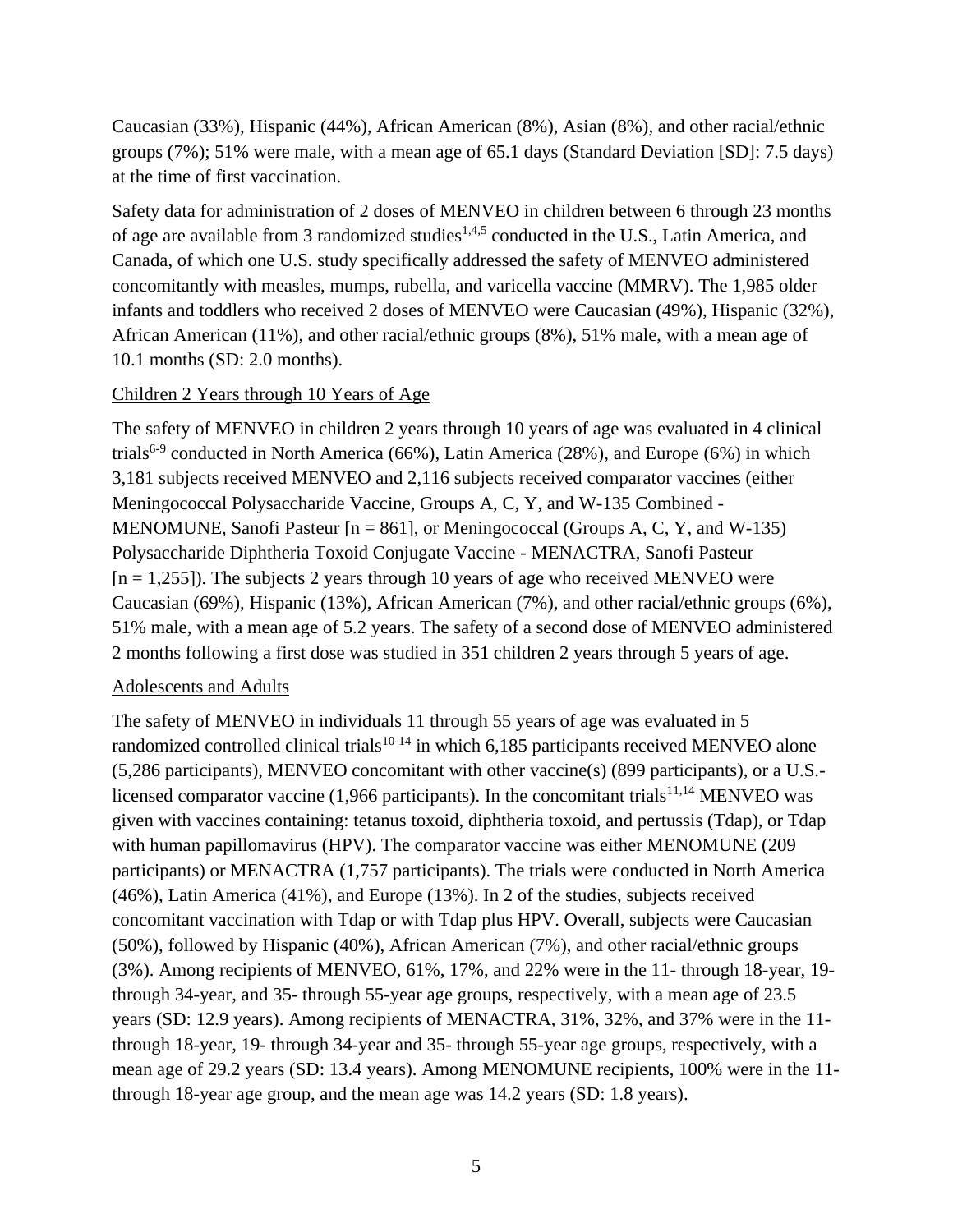In most trials, solicited local and systemic adverse reactions were monitored daily for 7 days following each (one or more) vaccination and recorded on a diary card. Participants were monitored for unsolicited adverse events which included adverse events requiring a physician visit or Emergency Department visit (i.e., medically-attended) or which led to a subject's withdrawal from the study. Among children, adolescents, and adults aged 2 years to 55 years, medically significant adverse events and serious adverse events (SAE) were monitored for 6 months after vaccination. Across the studies of infants and toddlers aged 2 months through 23 months, either all medically-attended or all medically-significant adverse events were collected in the period between the infant dose(s) and the toddler doses and during the 6-month period after the toddler dose.

#### Solicited Adverse Reactions

The reported frequencies of solicited local and systemic adverse reactions from U.S. infants in the largest multinational safety study of MENVEO<sup>2</sup> are presented in Table 1. Among the U.S. participants in the group receiving MENVEO with routine vaccines, 51% were female; 64% were Caucasian, 12% were African American, 15% were Hispanic, 2% were Asian, and 7% were of other racial/ethnic groups.

In infants initiating vaccination at 2 months of age and receiving the 4-dose series, common solicited adverse reactions (>10%) were tenderness (24% to 41%) and erythema at injection site  $(11\%$  to 15%), irritability (42% to 57%), sleepiness (29% to 50%), persistent crying (21% to 41%), change in eating habits (17% to 23%), vomiting (5% to 11%), and diarrhea (8% to 16%). The rates of solicited adverse reactions reported for subjects aged 2 months and older receiving MENVEO with routine vaccines at 2, 4, 6 and 12 months of age were comparable to rates among subjects who only received routine vaccines.

**Table 1: Rates of Solicited Adverse Reactions Reported in U.S. Infants, 2 Months of Age and Older, during the 7 Days following Each Vaccination with MENVEO Administered with Routine Infant/Toddler Vaccines, or Routine Infant/Toddler Vaccines Alone at 2, 4, 6, and 12 Months of Age<sup>a</sup>**

|                              | Dose 1                      |                              | Dose 2                      |                       | Dose 3                      |                              | Dose 4                      |                              |
|------------------------------|-----------------------------|------------------------------|-----------------------------|-----------------------|-----------------------------|------------------------------|-----------------------------|------------------------------|
|                              | <b>MENVEO</b>               |                              | <b>MENVEO</b>               |                       | <b>MENVEO</b>               |                              | <b>MENVEO</b>               |                              |
|                              | with                        | <b>Routine</b>               | with                        | <b>Routine</b>        | with                        | <b>Routine</b>               | with                        | <b>Routine</b>               |
| <b>Adverse</b>               | <b>Routine</b> <sup>b</sup> | <b>Vaccines</b> <sup>b</sup> | <b>Routine</b> <sup>b</sup> | Vaccines <sup>b</sup> | <b>Routine</b> <sup>b</sup> | <b>Vaccines</b> <sup>b</sup> | <b>Routine</b> <sup>b</sup> | <b>Vaccines</b> <sup>b</sup> |
| <b>Reactions</b>             | $\%$                        | $\frac{0}{0}$                | $\%$                        | $\%$                  | $\%$                        | $\%$                         | $\%$                        | $\%$                         |
| <b>Local Adverse</b>         | $n = 1,250-$                |                              | $n = 1,205-$                |                       | $n = 1,056$                 | $n = 351-$                   | $n = 1,054$                 | $n = 334-$                   |
| <b>Reactions<sup>c</sup></b> | 1,252                       | $n = 428$                    | 1,207                       | $n = 399$             | 1,058                       | 352                          | 1,055                       | 337                          |
| Tenderness,                  | 41                          | 45                           | 31                          | 36                    | 24                          | 32                           | 29                          | 39                           |
| any                          |                             |                              |                             |                       |                             |                              |                             |                              |
| Tenderness,                  | 3                           | 5                            | $\overline{2}$              | $\mathfrak{D}$        |                             | 3                            |                             |                              |
| severed                      |                             |                              |                             |                       |                             |                              |                             |                              |
| Erythema, any                | 11                          | 14                           | 12                          | 21                    | 14                          | 23                           | 15                          | 25                           |
| Erythema,                    | $<$ 1                       | $\leq$ 1                     | 0                           | $\Omega$              | $\Omega$                    | $\Omega$                     |                             |                              |
| $>50$ mm                     |                             |                              |                             |                       |                             |                              |                             |                              |
| Induration, any              | 8                           | 16                           | 9                           | 17                    | 8                           | 19                           | 8                           | 21                           |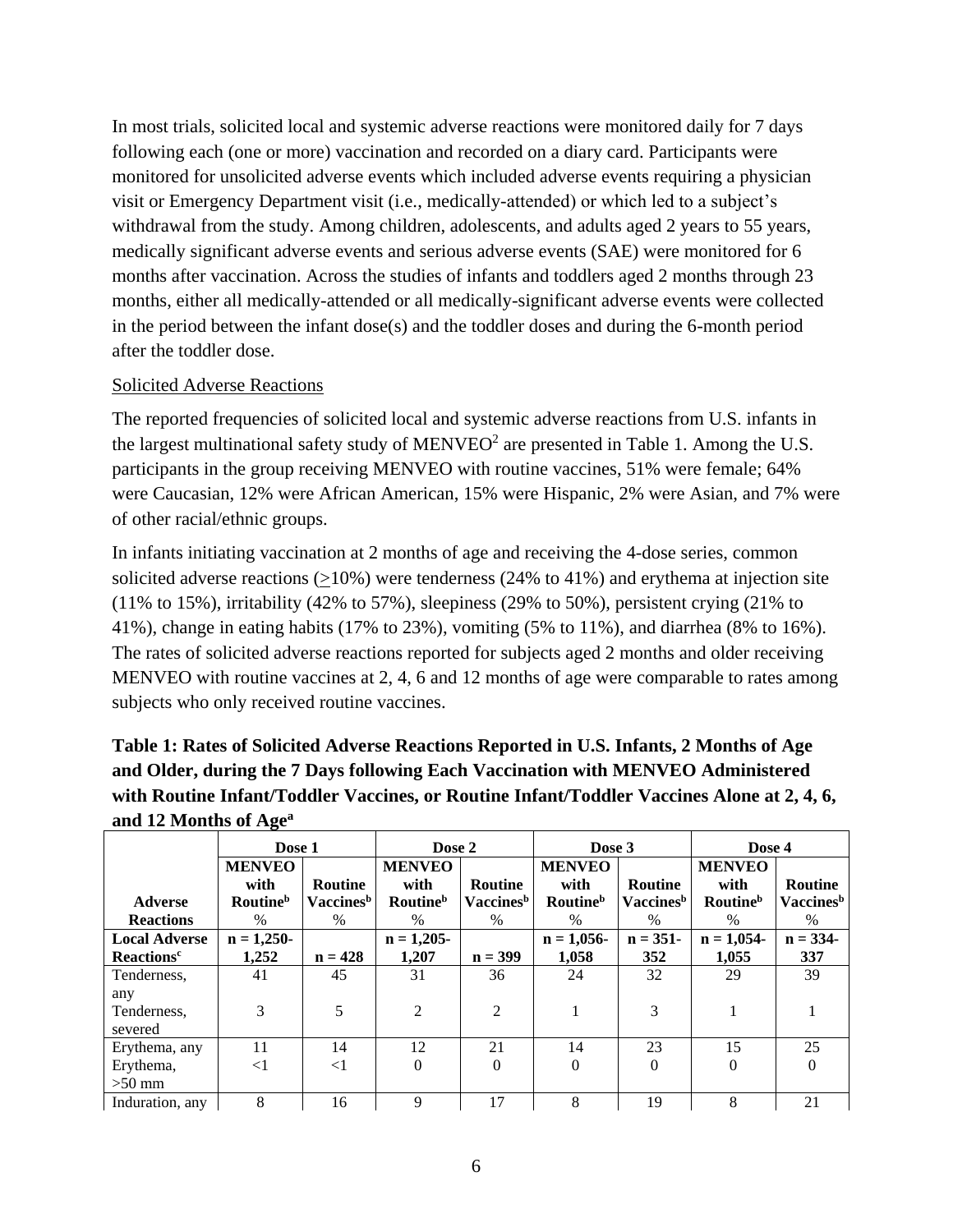| Induration,<br>$>50$ mm                               | $\overline{0}$       | <1                 | $\mathbf{0}$           | $\boldsymbol{0}$   | $\boldsymbol{0}$      | $\boldsymbol{0}$   | $\overline{0}$       | $\boldsymbol{0}$  |
|-------------------------------------------------------|----------------------|--------------------|------------------------|--------------------|-----------------------|--------------------|----------------------|-------------------|
| <b>Systemic</b><br><b>Adverse</b><br><b>Reactions</b> | $n = 1,246$<br>1,251 | $n = 427 -$<br>428 | $n = 1,119$ -<br>1,202 | $n = 396 -$<br>398 | $n = 1,050-$<br>1,057 | $n = 349 -$<br>350 | $n = 1,054$<br>1,056 | $n = 333-$<br>337 |
| Irritability, any                                     | 57                   | 59                 | 48                     | 46                 | 42                    | 38                 | 43                   | 42                |
| Irritability,<br>severe <sup>e</sup>                  | $\overline{2}$       | $\overline{2}$     | 1                      | 3                  | $\mathbf{1}$          | 1                  | $\overline{2}$       | $\mathbf{1}$      |
| Sleepiness, any                                       | 50                   | 50                 | 37                     | 36                 | 30                    | 30                 | 29                   | 27                |
| Sleepiness,<br>severef                                | 2                    | $\mathbf{1}$       | $\mathbf{1}$           | $\mathbf{1}$       | $<$ 1                 | <1                 | $\mathbf{1}$         | $\overline{0}$    |
| Persistent<br>crying, any                             | 41                   | 38                 | 28                     | 24                 | 22                    | 17                 | 21                   | 18                |
| Persistent<br>crying,<br>$\geq$ 3 hours               | $\overline{2}$       | $\overline{2}$     | $\overline{2}$         | $\overline{2}$     | $\mathbf{1}$          | $\mathbf{1}$       | $\mathbf{1}$         | $\mathbf{1}$      |
| Change in<br>eating habits,<br>any                    | 23                   | 24                 | 18                     | 17                 | 17                    | 13                 | 19                   | 16                |
| Change in<br>eating habits,<br>severeg                | $\mathbf{1}$         | $\mathbf{1}$       | $\mathbf{1}$           | $\mathbf{1}$       | $\mathbf{1}$          | $\leq$ 1           | $\mathbf{1}$         | $\boldsymbol{0}$  |
| Vomiting, any                                         | 11                   | 9                  | $\tau$                 | 6                  | 6                     | $\overline{4}$     | 5                    | $\overline{4}$    |
| Vomiting,<br>severeh                                  | $\leq$ 1             | $\boldsymbol{0}$   | $\leq$ 1               | $\boldsymbol{0}$   | $<$ 1                 | $\boldsymbol{0}$   | $\leq$ 1             | $\boldsymbol{0}$  |
| Diarrhea, any                                         | 16                   | 11                 | 11                     | 8                  | 8                     | 6                  | 13                   | 9                 |
| Diarrhea,<br>severei                                  | $<$ 1                | $\leq$ 1           | ${<}1$                 | $<$ 1              | $\mathbf{1}$          | $\leq$ 1           | $\mathbf{1}$         | $\mathbf{1}$      |
| Rash <sup>j</sup>                                     | 3                    | 3                  | 3                      | $\overline{4}$     | 3                     | $\overline{3}$     | $\overline{4}$       | 3                 |
| Fever $\geq$ 38.0°C <sup>k</sup>                      | $\overline{3}$       | $\overline{2}$     | $\overline{4}$         | 6                  | $\overline{7}$        | $\overline{6}$     | $\overline{9}$       | $\overline{7}$    |
| Fever 38.0-<br>38.9°C                                 | $\overline{3}$       | $\overline{2}$     | $\overline{4}$         | 5                  | $\overline{7}$        | 6                  | 6                    | 5                 |
| Fever 39.0-<br>39.9°C                                 | $\boldsymbol{0}$     | $\mathbf{0}$       | $\mathbf{1}$           | $\mathbf{1}$       | $\leq$ 1              | $\boldsymbol{0}$   | $\overline{2}$       | $\overline{2}$    |
| Fever $\geq 40.0$ °C                                  | $\mathbf{0}$         | <1                 | $\boldsymbol{0}$       | $<$ 1              | $\boldsymbol{0}$      | $\overline{0}$     | $\leq$ 1             | $\overline{0}$    |

Clinicaltrials.gov Identifier NCT00806195. 2

n = Number of subjects who completed the diary card for a given symptom at the specified vaccination.

 $a$  As-Treated Safety Subpopulation = U.S. children who received at least 1 dose of study vaccine and whose diary cards were completed per protocol and returned to the site.

<sup>b</sup> Routine infant/toddler vaccines include DTaP-IPV-Hib and PCV7 at Doses 1, 2, 3, and PCV7, MMRV, and Hepatitis A vaccines at Dose 4. HBV and rotavirus vaccines were allowed according to Advisory Committee on Immunization Practices (ACIP) recommendations.

<sup>c</sup> Local reactogenicity of MENVEO and PCV7 was assessed.

 $d$  Tenderness, severe = Cried when injected limb moved.

<sup>e</sup> Irritability, severe = Unable to console.

 $f$  Sleepiness, severe = Sleeps most of the time, hard to arouse.

 $g$  Change in eating habits, severe = Missed > 2 feeds.

 $h$  Vomiting, severe = Little/no intake for more prolonged time.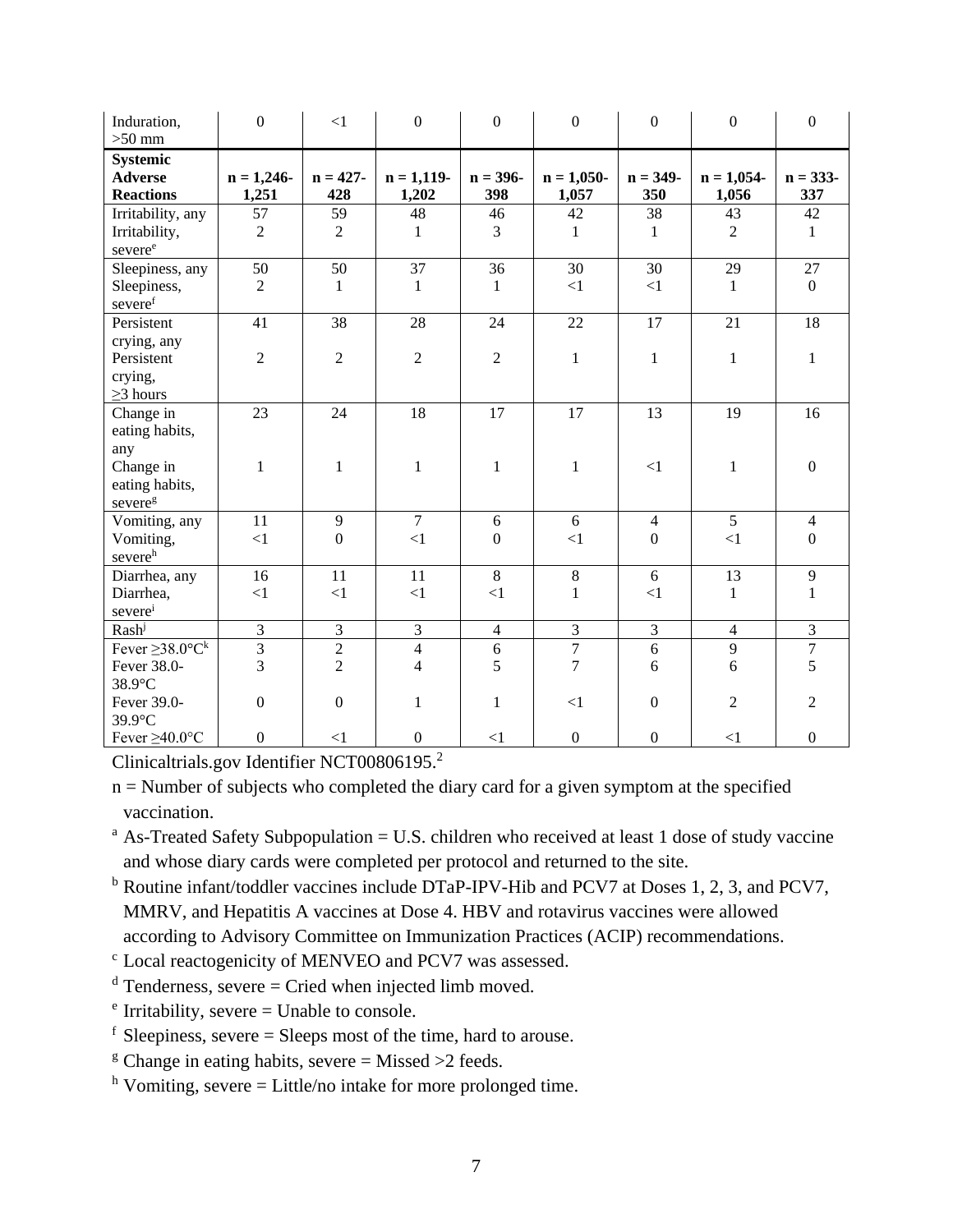- <sup>i</sup> Diarrhea, severe =  $\geq$ 6 liquid stools, no solid consistency.
- <sup>j</sup> Rash was assessed only as present or not present, without a grading for severity.
- <sup>k</sup> Axillary temperature.

The safety of a second dose of MENVEO administered at 12 months of age concomitantly with MMRV was investigated in a randomized, controlled, multicenter study<sup>5</sup> conducted in the U.S. The rates of solicited adverse reactions reported were comparable between the concomitantly administered group (MENVEO with MMRV) and the group which received MMRV alone or MENVEO alone. The frequency and severity of solicited local and systemic reactions occurring within 7 days following vaccination at 12 months of age are shown in Table 2. In subjects who received both MENVEO and MMRV at 12 months of age local reactions at both injection sites were evaluated separately. Body temperature measurements were collected for 28 days following the 12-months-of-age visit, when MMRV was administered to the vaccinees. Common solicited adverse reactions ( $\geq$ 10%) among children initiating vaccination at 7 months through 23 months of age and receiving the 2-dose series were tenderness (10% to 16%) and erythema at injection site (12% to 15%), irritability (27% to 40%), sleepiness (17% to 29%), persistent crying (12% to 21%), change in eating habits (12% to 20%), and diarrhea (10% to 16%). An examination of the fever profile during this period showed that MENVEO administered with MMRV did not increase the frequency or intensity of fever above that observed for the MMRV-only group.

| Table 2: Rates of Solicited Adverse Reactions Reported in U.S. Toddlers during the 7 Days |
|-------------------------------------------------------------------------------------------|
| following Vaccination with MENVEO Administered at 7-9 Months and 12 Months of Age,        |
| MENVEO Administered Alone at 7-9 Months and with MMRV at 12 Months of Age, and            |
| <b>MMRV</b> Administered Alone at 12 Months of Age <sup>a</sup>                           |

|                                 | <b>MENVEO</b>                                |                                             | <b>MENVEO + MMRV</b>                         | <b>MMRV</b>                                                        |                                           |
|---------------------------------|----------------------------------------------|---------------------------------------------|----------------------------------------------|--------------------------------------------------------------------|-------------------------------------------|
| <b>Adverse Reactions</b>        | <b>MENVEO</b><br>7-9 Months<br>$\frac{0}{0}$ | <b>MENVEO</b><br>12 Months<br>$\frac{0}{0}$ | <b>MENVEO</b><br>7-9 Months<br>$\frac{6}{6}$ | <b>MENVEO</b><br>with<br><b>MMRV</b><br>12 Months<br>$\frac{6}{6}$ | <b>MMRV</b><br>12 Months<br>$\frac{0}{0}$ |
| <b>Local Adverse</b>            |                                              |                                             |                                              |                                                                    |                                           |
| <b>Reactions–MENVEO</b>         |                                              |                                             |                                              |                                                                    |                                           |
| <b>Site</b>                     | $n = 460 - 462$                              | $n = 381 - 384$                             | $n = 430 - 434$                              | $n = 386 - 387$                                                    |                                           |
| Tenderness, any                 | 11                                           | 10                                          | 11                                           | 16                                                                 | N/A                                       |
| Tenderness, severe <sup>b</sup> | $<$ 1                                        | $<$ 1                                       | $<$ 1                                        | $\Omega$                                                           | N/A                                       |
| Erythema, any                   | 15                                           | 13                                          | 13                                           | 12                                                                 | N/A                                       |
| Erythema, >50 mm                | $<$ 1                                        | $<$ 1                                       | $\mathbf{0}$                                 |                                                                    | N/A                                       |
| Induration, any                 | 8                                            | 8                                           | 7                                            | 8                                                                  | N/A                                       |
| Induration, >50 mm              | $<$ 1                                        | $<$ 1                                       | 0                                            |                                                                    | N/A                                       |
| <b>Local Adverse</b>            |                                              |                                             |                                              |                                                                    |                                           |
| <b>Reactions-MMRV Site</b>      |                                              |                                             |                                              | $n = 382 - 383$                                                    | $n = 518 - 520$                           |
| Tenderness, any                 | N/A                                          | N/A                                         | N/A                                          | 16                                                                 | 19                                        |
| Tenderness, severe <sup>b</sup> | N/A                                          | N/A                                         | N/A                                          | $\Omega$                                                           | $<$ 1                                     |
| Erythema, any                   | N/A                                          | N/A                                         | N/A                                          | 15                                                                 | 14                                        |
| Erythema, $>50$ mm              | N/A                                          | N/A                                         | N/A                                          | 1                                                                  | $<$ 1                                     |
| Induration, any                 | N/A                                          | N/A                                         | N/A                                          | 13                                                                 | 8                                         |
| Induration, >50 mm              | N/A                                          | N/A                                         | N/A                                          | $< \! 1$                                                           | 0                                         |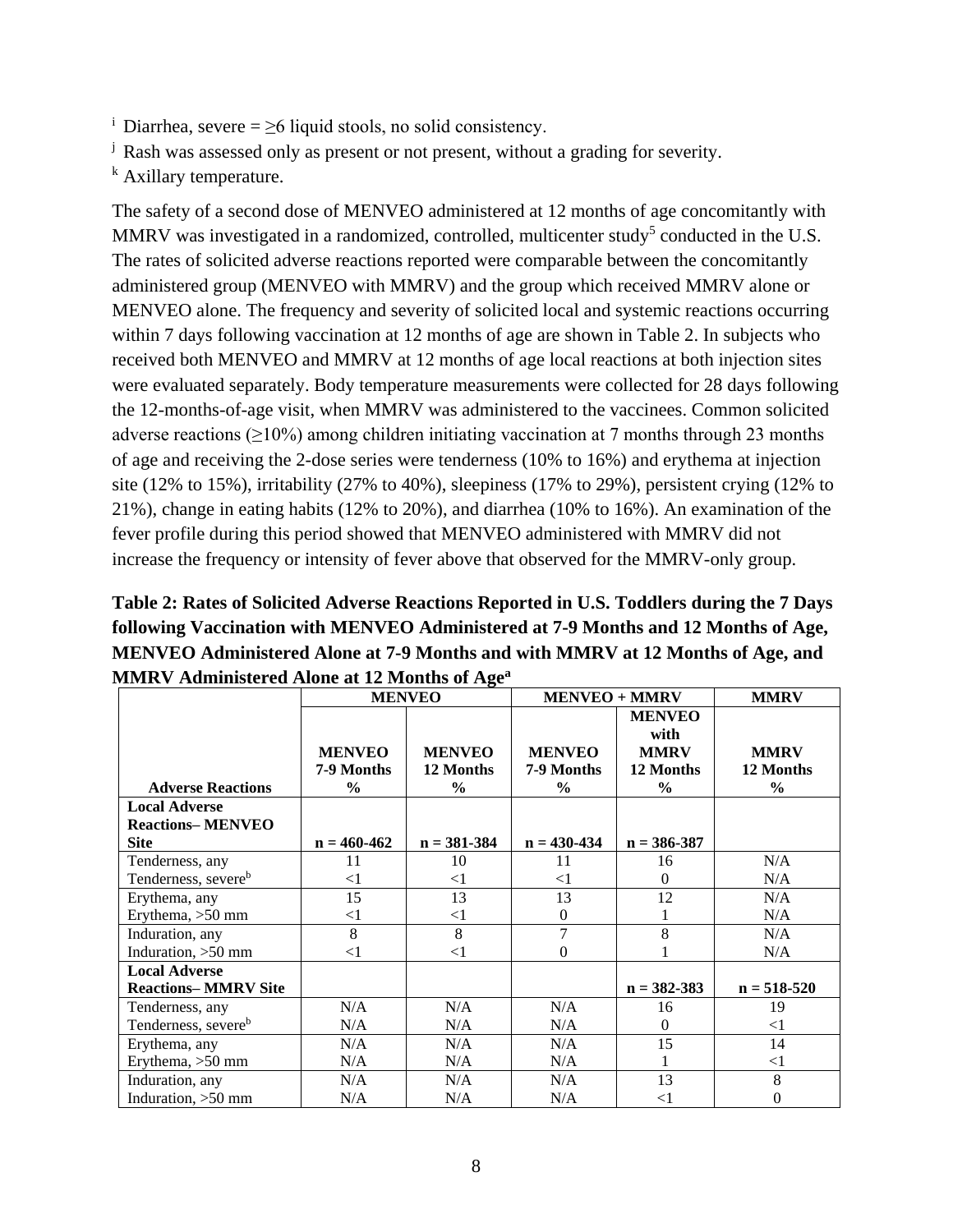| <b>Systemic Adverse</b>           |                 |                 |                 |                 |                 |
|-----------------------------------|-----------------|-----------------|-----------------|-----------------|-----------------|
| <b>Reactions</b>                  | $n = 461 - 463$ | $n = 385 - 386$ | $n = 430 - 434$ | $n = 387 - 389$ | $n = 522 - 524$ |
| Irritability, any                 | 40              | 27              | 37              | 37              | 44              |
| Irritability, severe <sup>c</sup> | 2               | 2               | 2               |                 | 3               |
| Sleepiness, any                   | 26              | 17              | 29              | 26              | 32              |
| Sleepiness, severed               | 2               |                 |                 |                 | 2               |
| Persistent crying, any            | 21              | 12              | 20              | 19              | 20              |
| Persistent crying,                | $\overline{c}$  |                 |                 |                 | $\overline{2}$  |
| $\geq$ 3 hours                    |                 |                 |                 |                 |                 |
| Change in eating habits,          | 17              | 12              | 17              | 20              | 20              |
| any                               |                 |                 |                 |                 |                 |
| Change in eating habits,          | $\leq$ 1        |                 |                 | $\overline{2}$  |                 |
| severe <sup>e</sup>               |                 |                 |                 |                 |                 |
| Vomiting, any                     | 9               | 6               | 9               | 6               | 6               |
| Vomiting, severe <sup>f</sup>     | $<$ 1           | $<$ 1           | $<$ 1           | $<$ 1           | $<$ 1           |
| Diarrhea, any                     | 16              | 10              | 15              | 15              | 20              |
| Diarrhea, severe <sup>g</sup>     | 2               |                 | $<$ 1           |                 | 2               |
| Rash <sup>h</sup>                 | 3               | 5               | 6               | 6               | 8               |
| Fever $\geq$ 38.0°C <sup>i</sup>  |                 |                 | 6               | 9               |                 |
| Fever 38.0-38.9°C                 |                 |                 |                 |                 |                 |
| Fever 39.0-39.9°C                 |                 |                 |                 |                 |                 |
| Fever $\geq 40.0$ °C              | <1              |                 | < l             |                 |                 |

Clinicaltrials.gov Identifier NCT00626327. 5

n = Number of subjects who completed the diary card for a given symptom at the specified vaccination.

 $a$  As-Treated Safety Subpopulation = U.S. children who received at least 1 dose of study vaccine and whose diary cards were completed per protocol and returned to the site.

 $<sup>b</sup>$  Tenderness, severe = Cried when injected limb moved.</sup>

 $c$  Irritability, severe = Unable to console.

 $d$  Sleepiness, severe = Sleeps most of the time, hard to arouse.

 $e^{\text{h}}$  Change in eating habits, severe = Missed >2 feeds.

 $f$  Vomiting, severe = Little/no intake for more prolonged time.

<sup>g</sup> Diarrhea, severe =  $\geq$ 6 liquid stools, no solid consistency.

<sup>h</sup> Rash was assessed only as present or not present, without a grading for severity.

<sup>i</sup> Axillary temperature.

In clinical trials of children 2 years through 10 years of age,  $6-9$  the most frequently occurring adverse reactions (>10%) among all subjects who received MENVEO were injection site pain (31%), erythema (23%), irritability (18%), induration (16%), sleepiness (14%), malaise (12%), and headache (11%). Among subjects 11 years through 55 years of age, the most frequently occurring adverse reactions (>10%) among all subjects who received MENVEO were pain at the injection site (41%), headache (30%), myalgia (18%), malaise (16%), and nausea (10%).

The rates of solicited adverse reactions reported for subjects 2 years through 5 years and 6 years through 10 years of age who received a single dose of MENVEO or MENACTRA in a randomized controlled, multicenter study<sup>9</sup> conducted in the U.S. and Canada are shown in Table 3. Following a second dose of MENVEO administered to children 2 years through 5 years of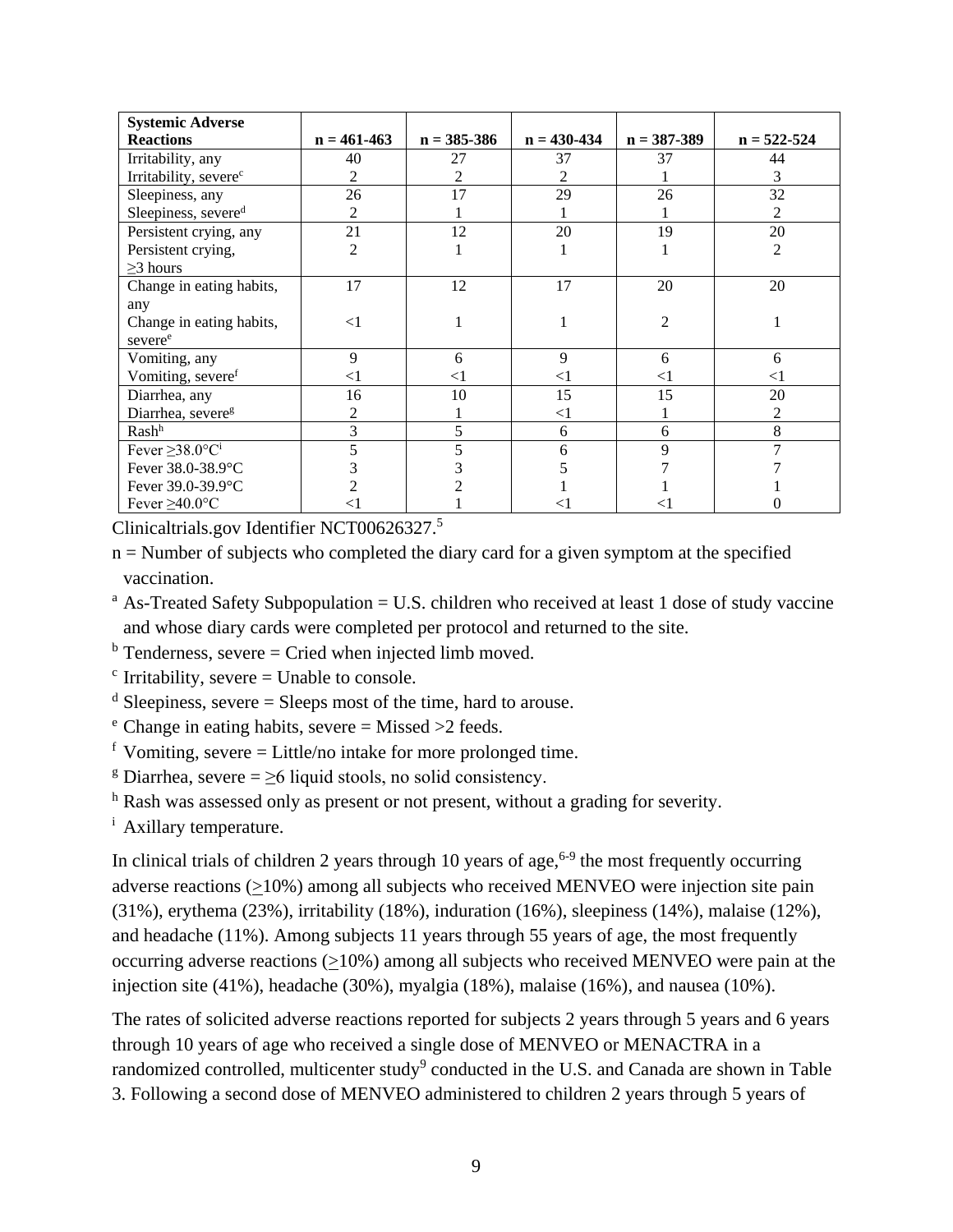age, the most common solicited adverse reactions  $(\geq 10\%)$  were pain at injection site (28%), erythema (22%), irritability (16%), induration (13%), and sleepiness (12%). The solicited adverse events from a separate randomized, controlled, multicenter study conducted in the U.S. in adolescents and adults<sup>12</sup> are provided in Tables 4 and 5, respectively. In neither study were concomitant vaccines administered with the study vaccines.

| Table 3: Rates of Solicited Adverse Reactions within 7 Days following a Single Vaccination |
|--------------------------------------------------------------------------------------------|
| in Children 2 Years through 5 Years and 6 Years through 10 Years of Age                    |

|                                    | Participants 2 through 5 Years of Age |                          |                          |                                        |                          |                  |  |
|------------------------------------|---------------------------------------|--------------------------|--------------------------|----------------------------------------|--------------------------|------------------|--|
|                                    |                                       | <b>MENVEO</b>            |                          | <b>MENACTRA</b>                        |                          |                  |  |
|                                    | $n = 693$                             |                          |                          | $n = 684$                              |                          |                  |  |
|                                    |                                       | $\frac{0}{0}$            |                          |                                        | $\frac{0}{0}$            |                  |  |
| <b>Adverse Reactions</b>           | Any                                   | <b>Moderate</b>          | <b>Severe</b>            | Any                                    | <b>Moderate</b>          | <b>Severe</b>    |  |
| <b>Local Adverse Reactions</b>     |                                       |                          |                          |                                        |                          |                  |  |
| Injection site pain <sup>a</sup>   | 33                                    | 6                        | $\mathbf{1}$             | 35                                     | 8                        | 0.4              |  |
| Erythema <sup>b</sup>              | 27                                    | 5                        | $\mathbf{1}$             | 25                                     | 3                        | 0.3              |  |
| Induration <sup>b</sup>            | 18                                    | $\overline{2}$           | 0.4                      | 18                                     | $\overline{2}$           | 0.3              |  |
| <b>Systemic Adverse Reactionse</b> |                                       |                          |                          |                                        |                          |                  |  |
| Irritability <sup>a</sup>          | 21                                    | 6                        | $\mathbf{1}$             | 22                                     | 7                        | $\mathbf{1}$     |  |
| Sleepiness <sup>a</sup>            | 16                                    | 3                        | $\mathbf{1}$             | 18                                     | 5                        | $\mathbf{1}$     |  |
| Change in eating <sup>a</sup>      | 9                                     | $\overline{2}$           | $\mathbf{1}$             | 10                                     | $\overline{2}$           | 0.3              |  |
| Diarrhea <sup>a</sup>              | $\overline{7}$                        | $\mathbf{1}$             | 0.1                      | 8                                      | $\mathbf{1}$             | $\overline{0}$   |  |
| Headache <sup>a</sup>              | 5                                     | $\mathbf{1}$             | $\overline{0}$           | 6                                      | $\mathbf{1}$             | 0.3              |  |
| Rash <sup>c</sup>                  | $\overline{4}$                        | $\overline{\phantom{a}}$ | $\overline{\phantom{a}}$ | 5                                      | $\overline{\phantom{a}}$ | $\blacksquare$   |  |
| Arthralgia <sup>a</sup>            | 3                                     | $\mathbf{1}$             | 0.1                      | $\overline{4}$                         | $\mathbf{1}$             | $\overline{0}$   |  |
| Vomiting <sup>a</sup>              | 3                                     | $\mathbf{1}$             | 0.1                      | 3                                      | $\mathbf{1}$             | $\boldsymbol{0}$ |  |
| Fever <sup>d</sup>                 | $\overline{2}$                        | 0.4                      | $\overline{0}$           | $\overline{2}$                         | 0.3                      | $\overline{0}$   |  |
|                                    |                                       |                          |                          | Participants 6 through 10 Years of Age |                          |                  |  |
|                                    |                                       | <b>MENVEO</b>            |                          |                                        | <b>MENACTRA</b>          |                  |  |
|                                    |                                       | $n = 582$                |                          |                                        | $n = 571$                |                  |  |
|                                    |                                       | $\frac{0}{0}$            |                          |                                        | $\frac{0}{0}$            |                  |  |
| <b>Adverse Reactions</b>           | Any                                   | <b>Moderate</b>          | <b>Severe</b>            | Any                                    | <b>Moderate</b>          | <b>Severe</b>    |  |
| <b>Local Adverse Reactions</b>     |                                       |                          |                          |                                        |                          |                  |  |
| Injection site pain <sup>a</sup>   | 39                                    | 8                        | $\mathbf{1}$             | 45                                     | 10                       | $\overline{2}$   |  |
| Erythema <sup>b</sup>              | 28                                    | 5                        | $\mathbf{1}$             | 22                                     | $\overline{2}$           | 0.2              |  |
| Induration <sup>b</sup>            | 17                                    | $\overline{2}$           | 0.3                      | 13                                     | $\overline{2}$           | $\overline{0}$   |  |
| <b>Systemic Adverse Reactionse</b> |                                       |                          |                          |                                        |                          |                  |  |
| Headache <sup>a</sup>              | 18                                    | 3                        | $\mathbf{1}$             | 13                                     | $\mathfrak{2}$           | $\mathbf{1}$     |  |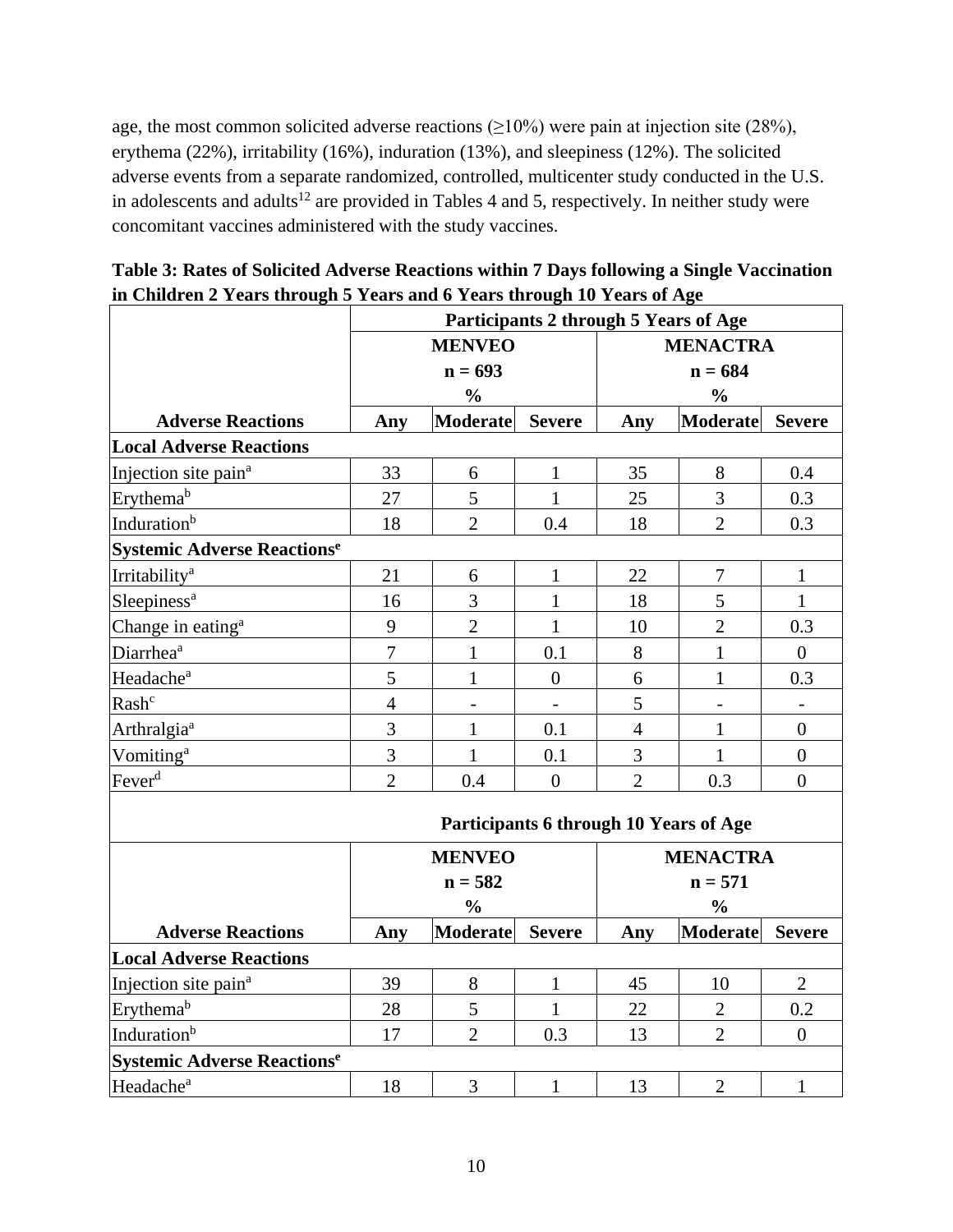| Malaise <sup>a</sup>    | 14 |  | 11 |     |
|-------------------------|----|--|----|-----|
| Myalgia <sup>a</sup>    | 10 |  | 10 |     |
| Nausea <sup>a</sup>     |    |  |    | 0.4 |
| Arthralgia <sup>a</sup> |    |  |    | 0.4 |
| Chills <sup>a</sup>     |    |  |    | 0.4 |
| Rash <sup>c</sup>       |    |  |    |     |
| Fever <sup>d</sup>      |    |  |    | 0.4 |

Clinicaltrials.gov Identifier NCT00616421. 9

<sup>a</sup> Moderate: Some limitation in normal daily activity, Severe: Unable to perform normal daily activity.

 $<sup>b</sup>$  Moderate:  $\geq$ 50-100 mm, Severe:  $\geq$ 100 mm.</sup>

<sup>c</sup> Rash was assessed only as present or not present, without a grading for severity.

<sup>d</sup> Fever grading: Any: ≥38°C, Moderate: 39-39.9°C, Severe: ≥40°C. Parents reported the use of antipyretic medication to treat or prevent symptoms in 11% and 13% of subjects 2 through 5 years of age, 9% and 10% of subjects 6 through 10 years of age for MENVEO and MENACTRA, respectively.

<sup>e</sup> Different systemic reactions were solicited in different age groups.

| murruum 11 Teans un ough 10 Teans of Age |     | <b>MENVEO</b>            |                | <b>MENACTRA</b> |                 |                          |  |
|------------------------------------------|-----|--------------------------|----------------|-----------------|-----------------|--------------------------|--|
|                                          |     | $n = 1,631$              |                | $n = 539$       |                 |                          |  |
|                                          |     | $\frac{6}{9}$            |                |                 | $\frac{0}{0}$   |                          |  |
| <b>Adverse Reactions</b>                 | Any | <b>Moderate</b>          | <b>Severe</b>  | Any             | <b>Moderate</b> | <b>Severe</b>            |  |
| <b>Local Adverse Reactions</b>           |     |                          |                |                 |                 |                          |  |
| Injection site pain <sup>a</sup>         | 44  | 9                        |                | 53              | 11              |                          |  |
| Erythemab                                | 15  | $\overline{2}$           | 0.4            | 16              |                 | $\overline{0}$           |  |
| Induration <sup>b</sup>                  | 12  | $\overline{2}$           | 0.2            | 11              |                 | $\overline{0}$           |  |
| <b>Systemic Adverse Reactions</b>        |     |                          |                |                 |                 |                          |  |
| Headache <sup>a</sup>                    | 29  | 8                        | $\overline{2}$ | 28              | 7               | 1                        |  |
| Myalgia <sup>a</sup>                     | 19  | $\overline{4}$           |                | 18              | 5               | 0.4                      |  |
| Nausea <sup>a</sup>                      | 12  | 3                        |                | 9               | $\overline{2}$  |                          |  |
| Malaise <sup>a</sup>                     | 11  | 3                        |                | 12              | 5               |                          |  |
| Chills <sup>a</sup>                      | 8   | $\overline{2}$           |                | 7               |                 | 0.2                      |  |
| Arthralgia <sup>a</sup>                  | 8   | $\overline{2}$           | 0.4            | 6               |                 | $\boldsymbol{0}$         |  |
| Rash <sup>c</sup>                        | 3   | $\overline{\phantom{a}}$ |                | 3               |                 | $\overline{\phantom{a}}$ |  |
| Fever <sup>d</sup>                       |     | 0.4                      | $\overline{0}$ |                 | $\theta$        | $\overline{0}$           |  |

### **Table 4: Rates of Solicited Adverse Reactions within 7 Days following Vaccination in Individuals 11 Years through 18 Years of Age**

Clinicaltrials.gov Identifier NCT00450437. 12

<sup>a</sup> Moderate: Some limitation in normal daily activity, Severe: Unable to perform normal daily activity.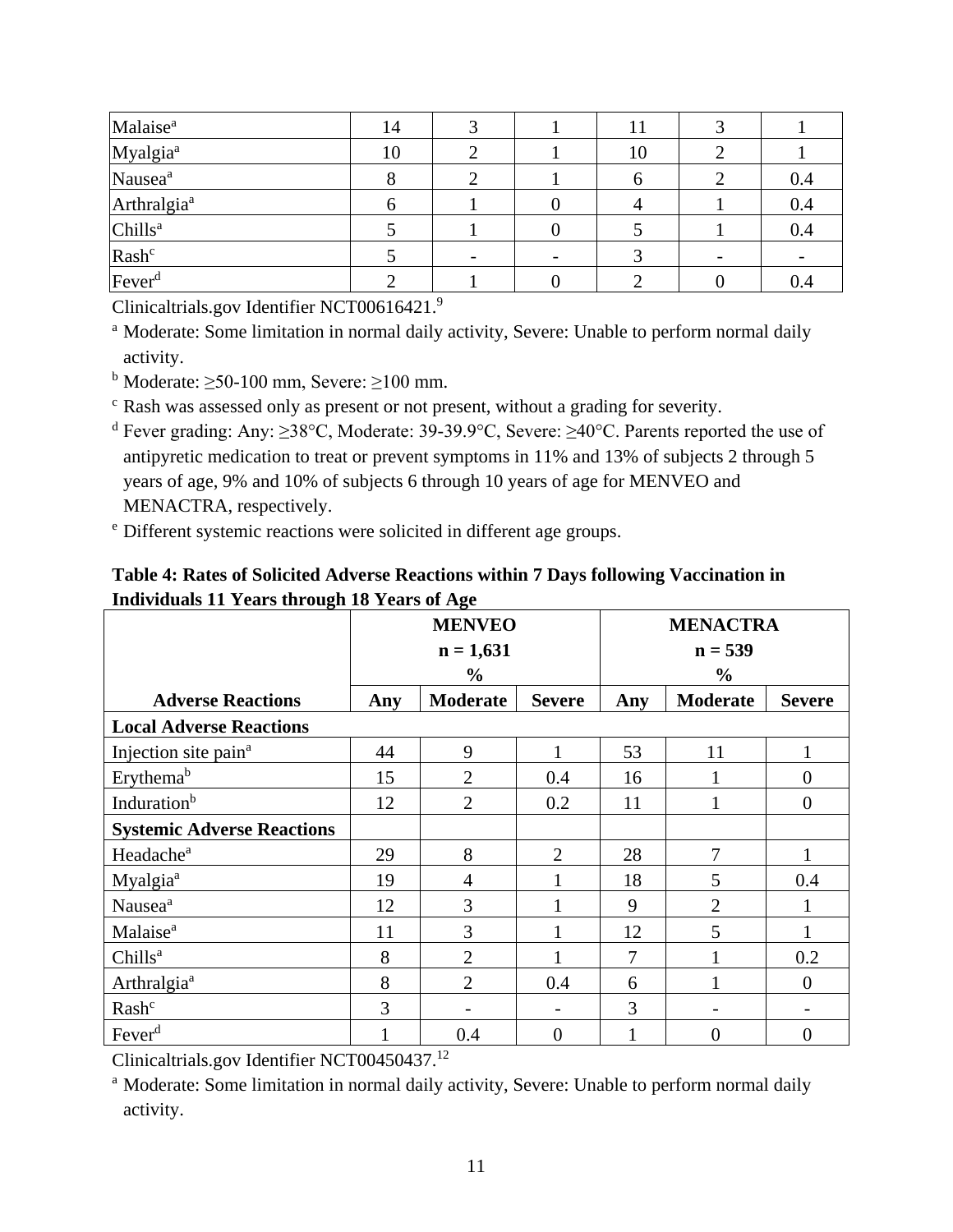<sup>b</sup> Moderate:  $\geq$ 50-100 mm, Severe:  $\geq$ 100 mm.

<sup>c</sup> Rash was assessed only as present or not present, without a grading for severity.

<sup>d</sup> Fever grading: Any: ≥38°C, Moderate: 39-39.9°C, Severe: ≥40°C.

| Table 5: Rates of Solicited Adverse Reactions within 7 Days following Vaccination in |
|--------------------------------------------------------------------------------------|
| Individuals 19 Years through 55 Years of Age                                         |

|                                   | <b>MENVEO</b>  |                 |                | <b>MENACTRA</b> |                 |                |
|-----------------------------------|----------------|-----------------|----------------|-----------------|-----------------|----------------|
|                                   |                | $n = 1,018$     |                | $n = 336$       |                 |                |
|                                   |                | $\frac{6}{6}$   |                |                 | $\%$            |                |
| <b>Adverse Reactions</b>          | Any            | <b>Moderate</b> | <b>Severe</b>  | Any             | <b>Moderate</b> | <b>Severe</b>  |
| <b>Local Adverse Reactions</b>    |                |                 |                |                 |                 |                |
| Injection site pain <sup>a</sup>  | 38             | 7               | 0.3            | 41              | 6               | $\overline{0}$ |
| Erythemab                         | 16             | $\overline{2}$  |                | 12              |                 | $\overline{0}$ |
| Induration <sup>b</sup>           | 13             | $\mathbf{1}$    | 0.4            | 9               | 0.3             | $\overline{0}$ |
| <b>Systemic Adverse Reactions</b> |                |                 |                |                 |                 |                |
| Headache <sup>a</sup>             | 25             | $\overline{7}$  | $\overline{2}$ | 25              | 7               |                |
| Myalgia <sup>a</sup>              | 14             | 4               | 0.5            | 15              | 3               |                |
| Malaise <sup>a</sup>              | 10             | 3               |                | 10              | $\overline{2}$  | 1              |
| Nausea <sup>a</sup>               | 7              | $\overline{2}$  | 0.4            | 5               |                 | 0.3            |
| Arthralgia <sup>a</sup>           | 6              | $\overline{2}$  | 0.4            | 6               |                 | 1              |
| Chills <sup>a</sup>               | $\overline{4}$ |                 | 0.1            | 4               |                 | $\overline{0}$ |
| Rash <sup>c</sup>                 | $\overline{2}$ |                 | -              |                 |                 |                |
| Fever <sup>d</sup>                |                | 0.3             | $\Omega$       |                 | 0.3             | $\overline{0}$ |

Clinicaltrials.gov Identifier NCT00450437. 12

<sup>a</sup> Moderate: Some limitation in normal daily activity, Severe: Unable to perform normal daily activity.

<sup>b</sup> Moderate:  $\geq$ 50-100 mm, Severe:  $\geq$ 100 mm.

 $\epsilon$  Rash was assessed only as present or not present, without a grading for severity.

<sup>d</sup> Fever grading: Any: ≥38°C, Moderate: 39-39.9°C, Severe: ≥40°C.

#### Solicited Adverse Reactions following Concomitant Vaccine Administration

The safety of 4-dose series of MENVEO administered concomitantly with U.S.-licensed routine infant and toddler vaccines was evaluated in one pivotal trial<sup>2</sup>. The safety of a 2-dose series of MENVEO initiated at 7-9 months of age, with the second dose administered concomitantly with U.S.-licensed MMR and V vaccine at 12 months of age, was evaluated in one pivotal trial.<sup>5</sup> Rates of solicited adverse reactions which occurred 7 days following vaccination are shown in Tables 1 and 2, respectively. There was no significant increase in the rates of solicited systemic or local reactions observed in recipients of routine childhood vaccines when concomitantly vaccinated with MENVEO. *[See Drug Interactions (7.1).]*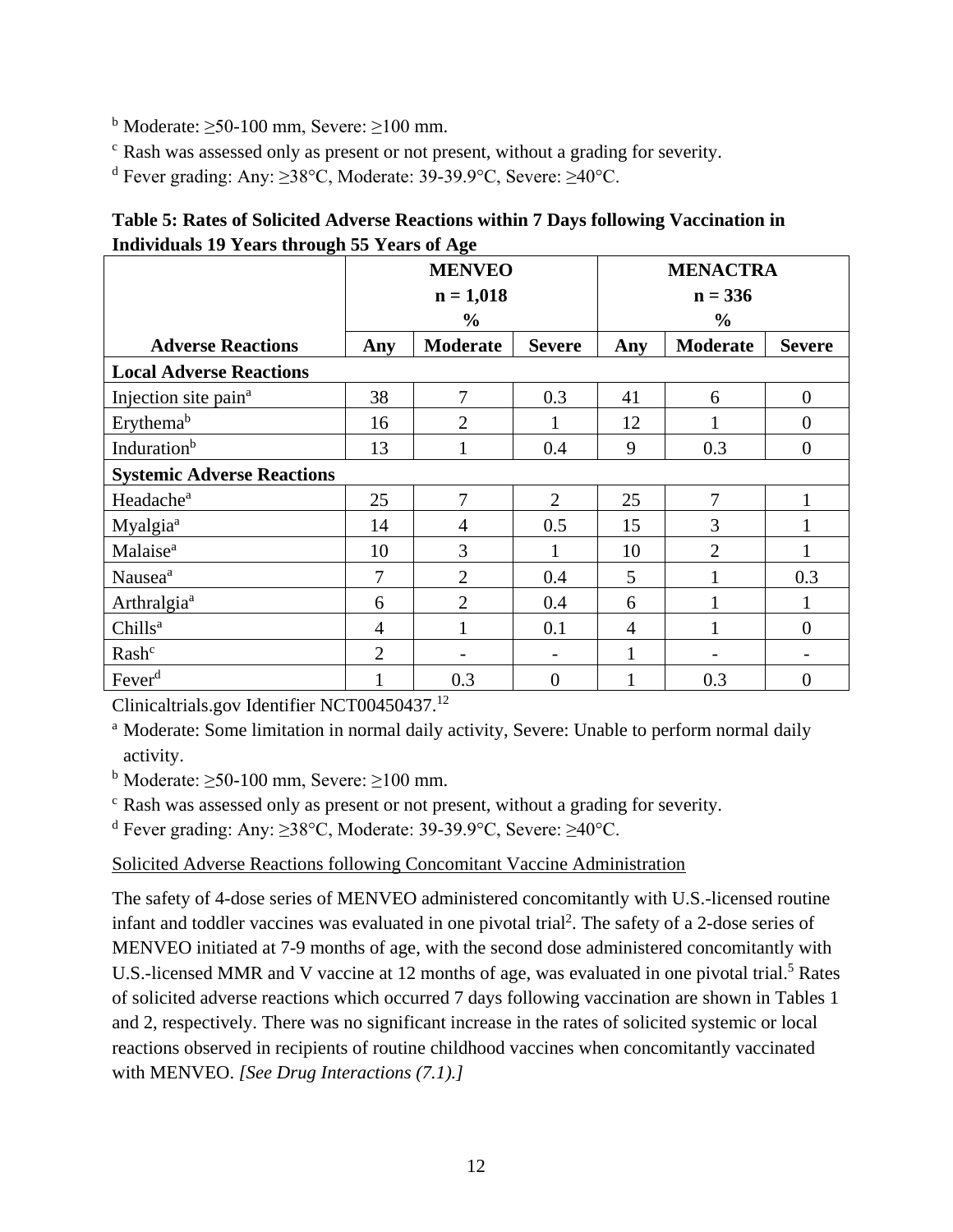The safety of MENVEO administered concomitantly with Tdap and HPV was evaluated in a single-center study<sup>14</sup> conducted in Costa Rica. Solicited local and systemic adverse reactions were reported as noted above. In this study, subjects 11 through 18 years of age received MENVEO concomitantly with Tdap and HPV ( $n = 540$ ), or MENVEO followed 1 month later by Tdap and then 1 month later by HPV ( $n = 541$ ), or Tdap followed 1 month later by MENVEO and then 1 month later by HPV ( $n = 539$ ). Some solicited systemic adverse reactions were more frequently reported in the group that received MENVEO, Tdap, and HPV concomitantly, (headache 40%, malaise 25%, myalgia 27%, and arthralgia 17%) compared with the group that first received MENVEO alone (headache 36%, malaise 20%, myalgia 19%, and arthralgia 11%). Among subjects administered MENVEO alone (1 month prior to Tdap), 36% reported headache, 20% malaise, and 16% myalgia. Among subjects administered MENVEO 1 month after Tdap, 27% reported headache, 18% malaise, and 16% myalgia.

#### Serious Adverse Events in All Safety Studies

Serious adverse events in subjects receiving a 4-dose series of MENVEO at 2, 4, 6, and 12 months were evaluated in 3 randomized multicenter clinical studies.<sup>1-3</sup> In the 2 controlled studies, $2,3$  the proportions of infants randomized to receive the 4-dose series of MENVEO concomitantly with routine vaccinations and infants who received routine vaccinations alone that reported serious adverse events during different study periods were, respectively: a) 2.7% and 2.2%, during the infant series; b) 2.5% and 2.5%, between the infant series and the toddler dose; c) 0.3% and 0.3%, in the 1 month following the toddler dose; and d) 1.6% and 2.2%, during the 6-month follow-up period after the last dose. In the third study, $<sup>1</sup>$  which was controlled up to the</sup> toddler dose, the proportions of infants randomized to dosing regimens that included receiving 4 doses of MENVEO concomitantly with routine vaccinations at 2, 4, 6, and 12 months and infants who received routine vaccinations alone that reported serious adverse events during different study periods were, respectively: a) 3.5% and 3.6%, during the infant series; and b) 2.8% and 3.3%, between the infant series and the toddler dose; and c) 0.5% and 0.7%, in the 1 month following the toddler dose. In the same study, 1.9% of infants randomized to receive the 4-dose series of MENVEO concomitantly with routine vaccinations reported serious adverse events during the 6-month follow-up period after the toddler dose. The most common serious adverse events reported in these 3 studies were wheezing, pneumonia, gastroenteritis, and convulsions, and most occurred at highest frequency after the infant series.

In a study of older infants<sup>5</sup> randomized to receive the 2-dose series of MENVEO concomitantly with MMRV at 12 months of age, the rates of serious adverse events during the study, including the 6-month follow-up period after the last dose, were 3.6% and 3.8%, for the groups receiving MENVEO with MMRV and MENVEO only, respectively. Infants receiving MMRV alone, who had a shorter period of study participation as they were enrolled at 12 months of age, had a lower rate of serious adverse events (1.5%). Among 1,597 study subjects included in the safety population, the most commonly reported serious adverse events in all study arms combined were dehydration (0.4%) and gastroenteritis (0.3%). Across the submitted studies of individuals 2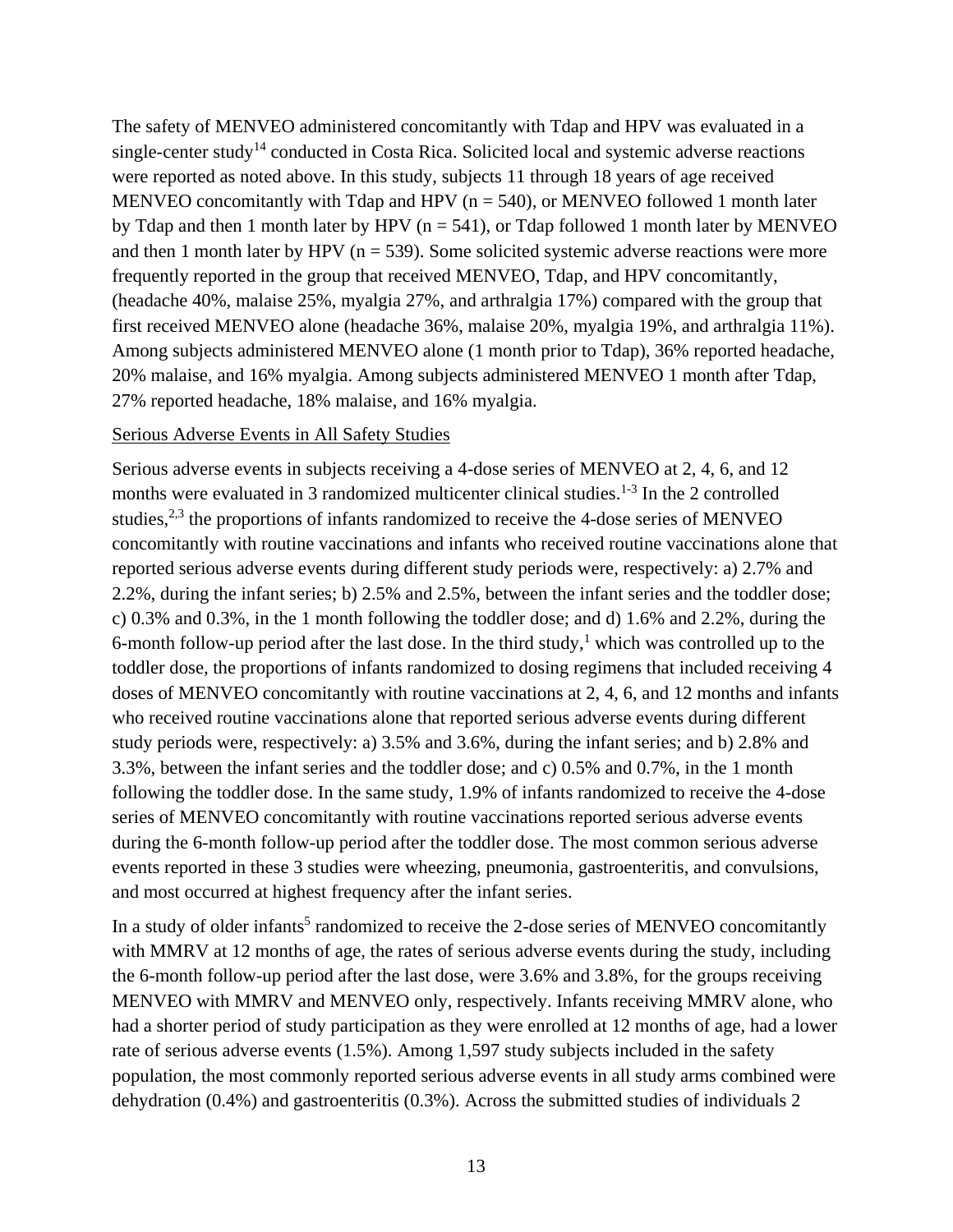through 23 months of age, within 28 days of vaccination, 2 deaths were reported in the groups receiving MENVEO (one case of sudden death and one case of sepsis), while no deaths were reported in the control group. None of the deaths was assessed as related to vaccination. Among subjects with symptom onset within 42 days of vaccination (Days 12, 25, 29), 3/12,049 [0.02%, 95% CI: (0.01%, 0.07%)] recipients of MENVEO and 0/2,877 [0%, 95% CI: (0%, 0.13%)] control recipients were diagnosed with Kawasaki Disease. One case of acute disseminated encephalomyelitis with symptom onset 29 days post-Dose 4 was observed in a participant given MENVEO coadministered with routine U.S. childhood vaccines at 12 months of age (including MMR and varicella vaccines).

The information regarding serious adverse events in subjects 2 years through 10 years of age was derived from 3 randomized, controlled clinical trials.<sup>7-9</sup> Safety follow-up ranged from 6 months through 12 months and included 2,883 subjects administered MENVEO. Serious adverse events reported during the safety follow-up periods occurred in 21/2,883 (0.7%) subjects receiving MENVEO, in 7/1,255 (0.6%) MENACTRA subjects, and 2/861 (0.2%) MENOMUNE subjects. In the subjects receiving either 1 or 2 doses of MENVEO, there were 6 subjects with pneumonia, 3 subjects with appendicitis, and 2 subjects with dehydration; all other events were reported to occur in one subject. Among 1,255 subjects administered a single dose of MENACTRA and 861 subjects administered MENOMUNE, there were no events reported to occur in more than 1 subject. The serious adverse events occurring within the first 30 days after receipt of each vaccine were as follows: MENVEO (6/2,883 [0.2%]) — appendicitis, pneumonia, staphylococcal infection, dehydration, febrile convulsion, and tonic convulsion; MENACTRA  $(1/1255 [0.1\%])$  — inguinal hernia; MENOMUNE  $(2/861 [0.2\%])$  — abdominal pain, lobar pneumonia. In a supportive study, <sup>6</sup> 298 subjects received 1 or 2 doses of MENVEO and 22 (7%) had serious adverse events over a 13-month follow-up period including 13 subjects with varicella and 2 subjects with laryngitis. All other events were reported to occur in 1 subject. During the 30 days post vaccination in this study, 1 limb injury and 1 case of varicella were reported.

The information regarding serious adverse events in subjects 11 years through 55 years of age was derived from 5 randomized, controlled clinical trials.<sup>10-14</sup> Serious adverse events reported within 6 months of vaccination occurred in 40/6,185 (0.6%) subjects receiving MENVEO, 13/1,757 (0.7%) MENACTRA subjects, and 5/209 (2.4%) MENOMUNE subjects. During the 6 months following immunization, serious adverse events reported by more than 1 subject were as follows: MENVEO - appendicitis (3 subjects), road traffic accident (3 subjects), and suicide attempt (5 subjects); MENACTRA - intervertebral disc protrusion (2 subjects); MENOMUNE none. Serious adverse events that occurred within 30 days of vaccination were reported by 7 of 6,185 (0.1%) subjects in the group receiving MENVEO, 4 of 1,757 (0.2%) subjects in the MENACTRA group, and by none of 209 subjects in the MENOMUNE group. The events that occurred during the first 30 days post immunization with MENVEO were: vitello-intestinal duct remnant, Cushing's syndrome, viral hepatitis, pelvic inflammatory disease, intentional multiple drug overdose, simple partial seizure, and suicidal depression. The events that occurred during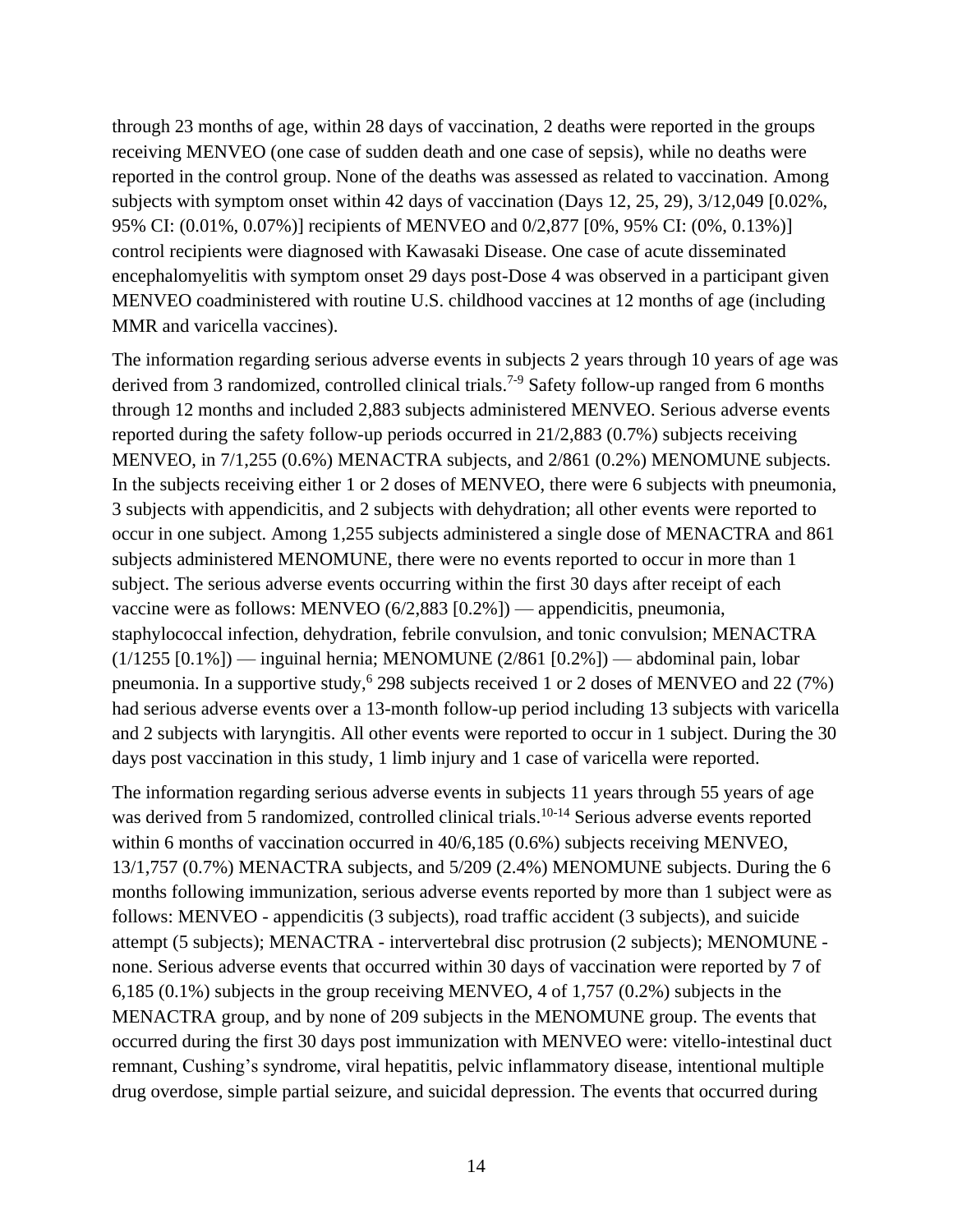the first 30 days post immunization with MENACTRA were: herpes zoster, fall, intervertebral disc protrusion, and angioedema.

## <span id="page-14-0"></span>**6.2 Postmarketing Experience**

In addition to reports in clinical trials, worldwide voluntary reports of adverse events received for MENVEO in persons 11 through 55 years of age since market introduction of this vaccine are listed below. This list includes serious events or events which have plausible causal connection to MENVEO. Because these events are reported voluntarily from a population of uncertain size, it is not possible to reliably estimate their frequency or establish a causal relationship to the vaccine.

#### Ear and Labyrinth Disorders

Hearing impaired, ear pain, vertigo, vestibular disorder.

Eye Disorders

Eyelid ptosis.

General Disorders and Administration Site Conditions

Injection site pruritus; pain; erythema; inflammation; and swelling, including extensive swelling of the vaccinated limb; fatigue; malaise; pyrexia.

Immune System Disorders

Hypersensitivity reactions, including anaphylaxis.

Infections and Infestations

Vaccination site cellulitis.

Injury, Poisoning and Procedural Complications

Fall, head injury.

Investigation

Alanine aminotransferase increased, body temperature increased.

Musculoskeletal and Connective Tissue Disorders

Arthralgia, bone pain.

Nervous System Disorders

Dizziness, syncope, tonic convulsion, headache, facial paresis, balance disorder.

Respiratory, Thoracic and Mediastinal Disorders

Oropharyngeal pain.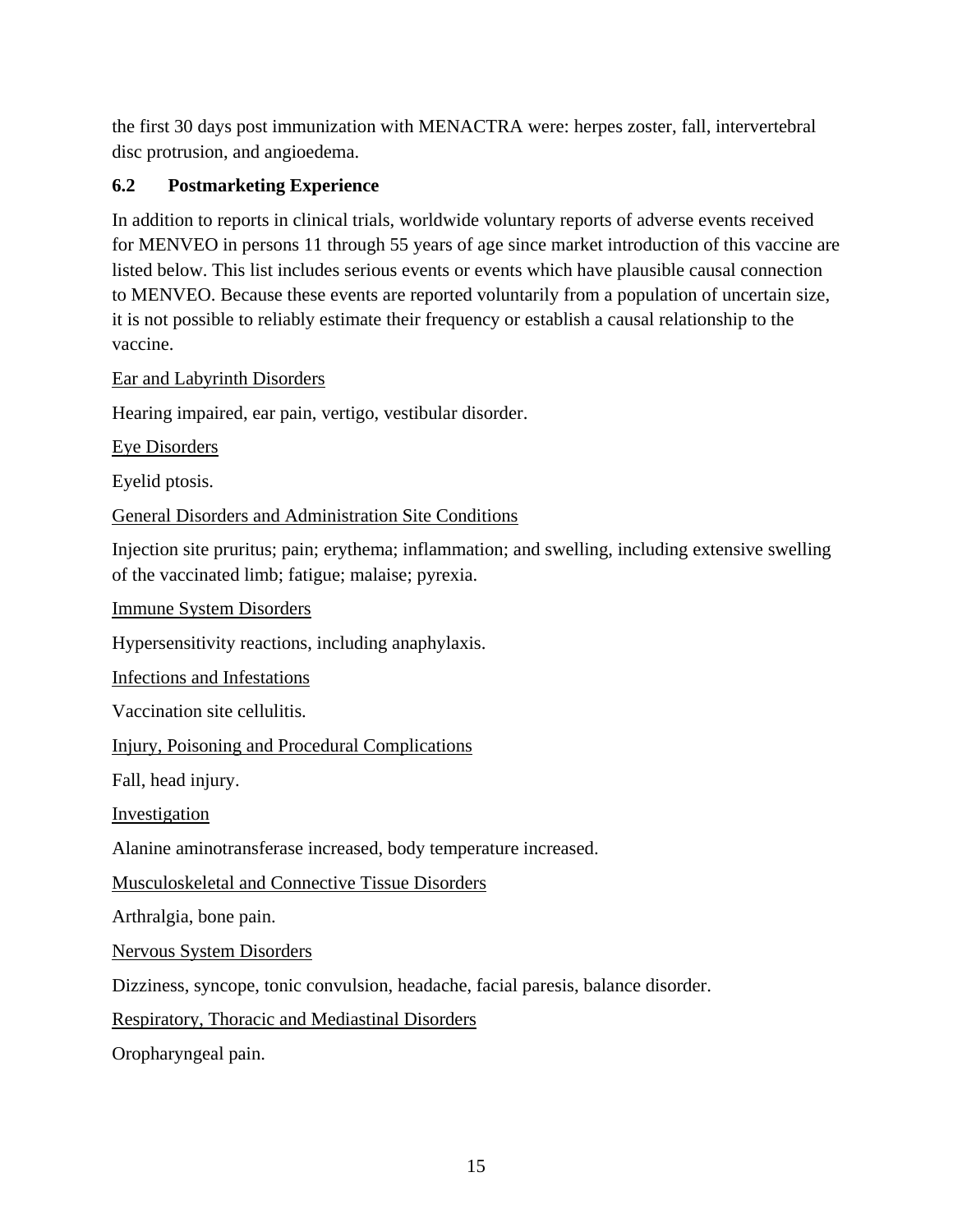Skin and Subcutaneous Tissue Disorders

Skin exfoliation.

## Postmarketing Observational Safety Study

In a postmarketing observational safety study conducted in a United States health maintenance organization, data from electronic health records of 48,899 persons 11 through 21 years of age were used to evaluate pre-specified events of interest following vaccination with MENVEO. Using a self-controlled case series method, Bell's palsy showed a statistically significant increased risk in the period 1 to 84 days post vaccination compared with the control period, with an overall adjusted relative incidence of 2.9 (95% CI: 1.1-7.5). Among the 8 reported cases of Bell's palsy, 6 cases occurred in persons who received MENVEO concomitantly with one or more of the following vaccines: Tdap, HPV, and Influenza vaccine. All reported Bell's palsy cases resolved.

# <span id="page-15-0"></span>**7 DRUG INTERACTIONS**

## <span id="page-15-1"></span>**7.1 Concomitant Administration with Other Vaccines**

Do not mix MENVEO or any of its components with any other vaccine or diluent in the same syringe or vial.

In 2 clinical trials of infants initiating vaccination at 2 months of age,  $1.3$  MENVEO was given concomitantly at 2, 4, and 6 months with routine infant vaccines: diphtheria toxoid; acellular pertussis; tetanus toxoid; inactivated polio types 1, 2, and 3; hepatitis B; *Haemophilus influenzae* type b (Hib) antigens; pentavalent rotavirus; and 7-valent pneumococcal conjugate vaccine. For Dose 4 given at 12 months of age, MENVEO was given concomitantly with the following vaccines: 7-valent pneumococcal conjugate, MMRV, or MMR+V, and inactivated hepatitis A. In a clinical trial of older infants ( $\geq$ 7 months of age) and toddlers,<sup>5</sup> MENVEO was administered concomitantly with MMRV or MMR+V vaccine(s) at 12 months of age. No immune interference was observed for the concomitantly administered vaccines, including most pneumococcal vaccine serotypes (post Dose 3); no immune interference was observed post Dose 4 for any pneumococcal vaccine serotypes. 1,3 *[See Clinical Studies (14.5).]*

For children 2 years through 10 years of age, no data are available to evaluate safety and immunogenicity of other childhood vaccines when administered concomitantly with MENVEO.

In a clinical trial in adolescents,<sup>14</sup> MENVEO was given concomitantly with the following: Tdap and HPV; no interference was observed in meningococcal immune responses when compared with MENVEO given alone. Lower geometric mean antibody concentrations (GMCs) for antibodies to the pertussis antigens filamentous hemagglutinin (FHA) and pertactin were observed when MENVEO was administered concomitantly with Tdap and HPV as compared with Tdap alone. *[See Clinical Studies (14.5).]*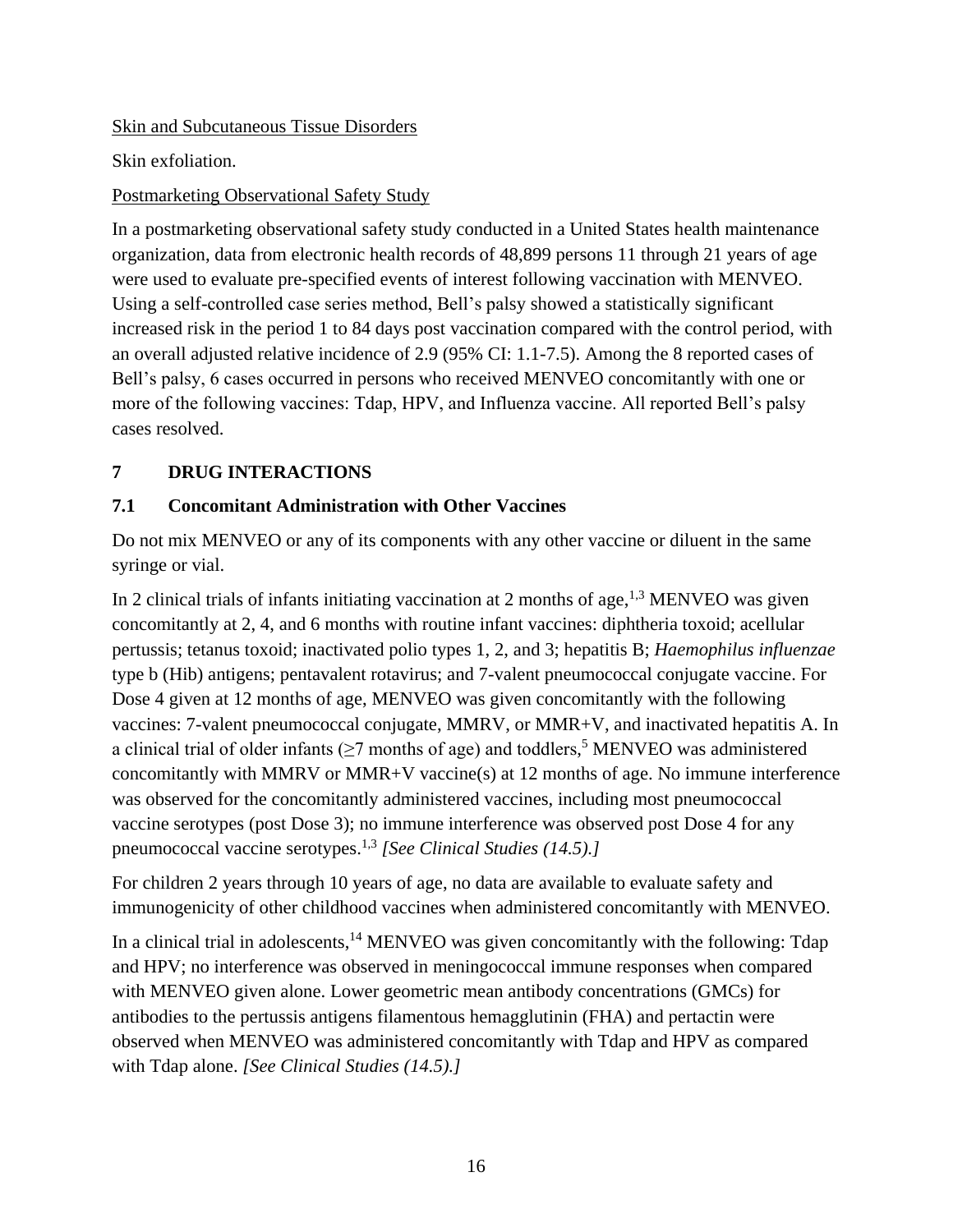### <span id="page-16-0"></span>**7.2 Immunosuppressive Treatments**

Immunosuppressive therapies, such as irradiation, antimetabolite medications, alkylating agents, cytotoxic drugs, and corticosteroids (when used in greater than physiologic doses) may reduce the immune response to MENVEO *[see Warnings and Precautions (5.3)]*. The immunogenicity of MENVEO has not been evaluated in persons receiving such therapies.

## <span id="page-16-1"></span>**8 USE IN SPECIFIC POPULATIONS**

## <span id="page-16-2"></span>**8.1 Pregnancy**

## Pregnancy Category B

Reproduction studies have been performed in female rabbits at a dose of approximately 20 times the human dose (on a mg/kg basis) and have revealed no evidence of impaired fertility or harm to the fetus due to MENVEO. There are, however, no adequate and well-controlled studies in pregnant women. Because animal reproduction studies are not always predictive of human response, MENVEO should be given to a pregnant woman only if clearly needed.

## Nonclinical Studies

The effect of MENVEO on embryo-fetal and post-natal development was evaluated in pregnant rabbits. Animals were administered MENVEO 3 times prior to gestation, during the period of organogenesis (gestation Day 7) and later in pregnancy (gestation Day 20), 0.5 mL/rabbit/occasion (approximately 20-fold excess relative to the projected human dose on a body weight basis) by intramuscular injections. There were no adverse effects attributable to the vaccine on mating, female fertility, pregnancy, or embryo-fetal development. There were no vaccine-related fetal malformations or other evidence of teratogenesis noted in this study.

## Clinical Studies

To date, no clinical trials have been specifically designed to evaluate the use of MENVEO in pregnant or lactating women.

Among the 5,065 women in the adolescent and adult populations enrolled in the studies, 43 women were found to be pregnant during the 6-month follow-up period after vaccination. Of these, 37 pregnancies occurred among 3,952 recipients of MENVEO (7 spontaneous abortions, no congenital anomalies). Six pregnancies occurred among 1,113 MENACTRA recipients (no spontaneous abortions, 1 congenital anomaly [hydrocephalus]).

Among the 7 subjects with adverse pregnancy outcomes who had received MENVEO, the estimated dates of conception were 5 days prior to vaccination (1 subject), 6 to 17 weeks post vaccination (5 subjects), and 6 months post vaccination (1 subject). In the subject who had received MENACTRA, the estimated date of conception was approximately 15 weeks post immunization.

Safety and effectiveness of MENVEO have not been established in pregnant women.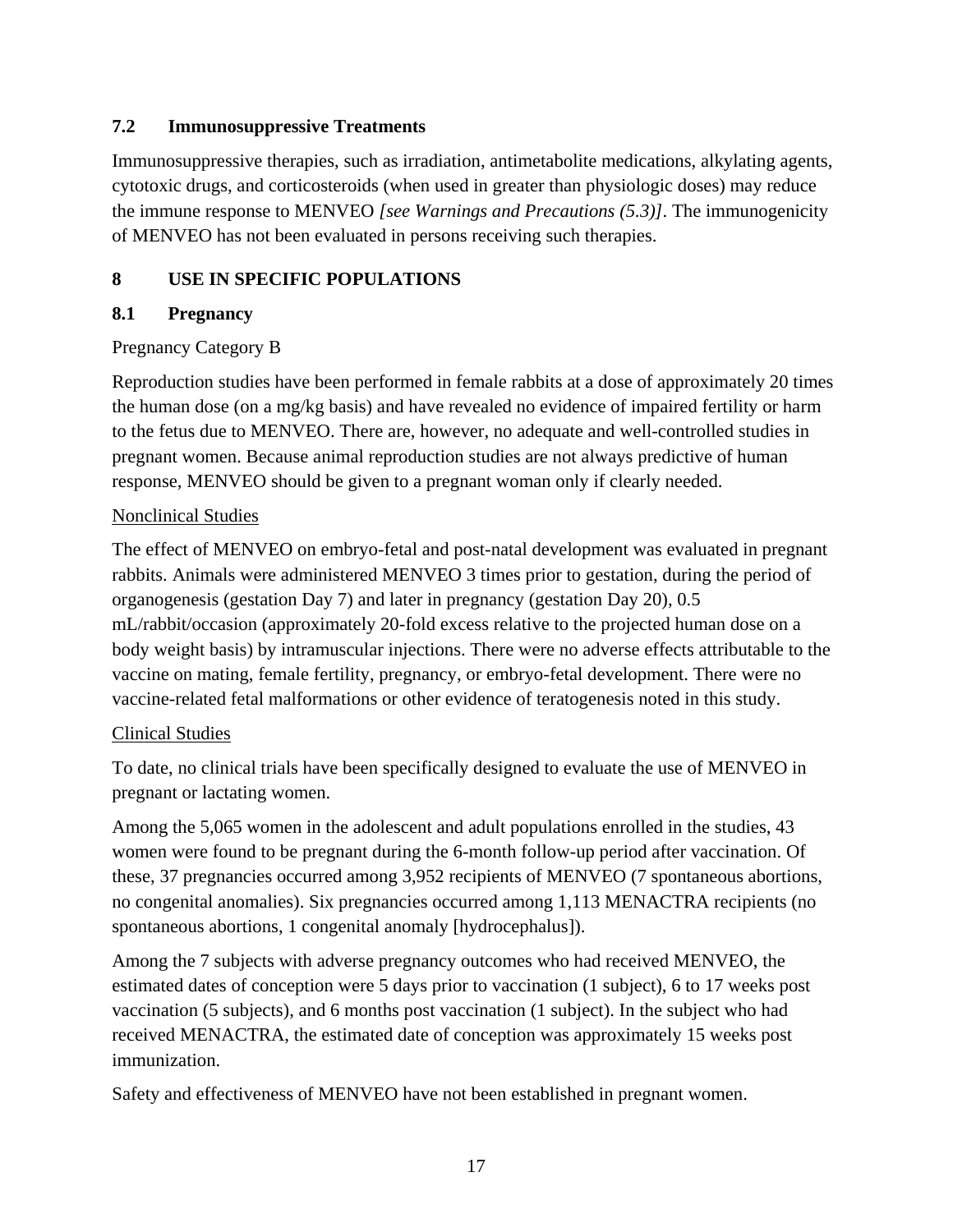## Pregnancy Registry for MENVEO

GlaxoSmithKline maintains a surveillance registry to collect data on pregnancy outcomes and newborn health status outcomes following exposure to MENVEO during pregnancy. Women who receive MENVEO during pregnancy should be encouraged to contact GlaxoSmithKline directly or their healthcare provider should contact GlaxoSmithKline by calling 1-877-413-4759.

## <span id="page-17-0"></span>**8.3 Nursing Mothers**

It is not known whether this drug is excreted in human milk. Because many drugs are excreted in human milk, caution should be exercised when MENVEO is administered to a nursing woman. No studies have been conducted to assess the impact of MENVEO on milk production, its presence in breast milk, or its effects on the breastfed child.

## <span id="page-17-1"></span>**8.4 Pediatric Populations**

Safety and effectiveness of MENVEO in children younger than 2 months of age have not been established.

## <span id="page-17-2"></span>**8.5 Geriatric Populations**

Safety and effectiveness of MENVEO in adults 65 years of age and older have not been established.

## <span id="page-17-3"></span>**11 DESCRIPTION**

MENVEO [Meningococcal (Groups A, C, Y, and W-135) Oligosaccharide Diphtheria CRM<sup>197</sup> Conjugate Vaccine] is a sterile liquid vaccine administered by intramuscular injection that contains *N. meningitidis* serogroup A, C, Y, and W-135 oligosaccharides conjugated individually to *Corynebacterium diphtheriae* CRM<sup>197</sup> protein. The polysaccharides are produced by bacterial fermentation of *N. meningitidis* (serogroups A, C, Y, or W-135). *N. meningitidis* strains A, C, Y, and W-135 are each cultured and grown on Franz Complete medium and treated with formaldehyde. MenA, MenW-135, and MenY polysaccharides are purified by several extraction and precipitation steps. MenC polysaccharide is purified by a combination of chromatography and precipitation steps.

The protein carrier (CRM197) is produced by bacterial fermentation and is purified by a series of chromatography and ultrafiltration steps. *C. diphtheriae* is cultured and grown on CY medium containing yeast extracts and amino acids.

The oligosaccharides are prepared for conjugation from purified polysaccharides by hydrolysis, sizing, and reductive amination. After activation, each oligosaccharide is covalently linked to the CRM<sup>197</sup> protein. The resulting glycoconjugates are purified to yield the 4 drug substances, which compose the final vaccine. The vaccine contains no preservative or adjuvant. Each dose of vaccine contains 10 mcg MenA oligosaccharide; 5 mcg of each of MenC, MenY, and MenW-135 oligosaccharides; and 32.7 to 64.1 mcg CRM<sup>197</sup> protein. Residual formaldehyde per dose is estimated to be not more than 0.30 mcg.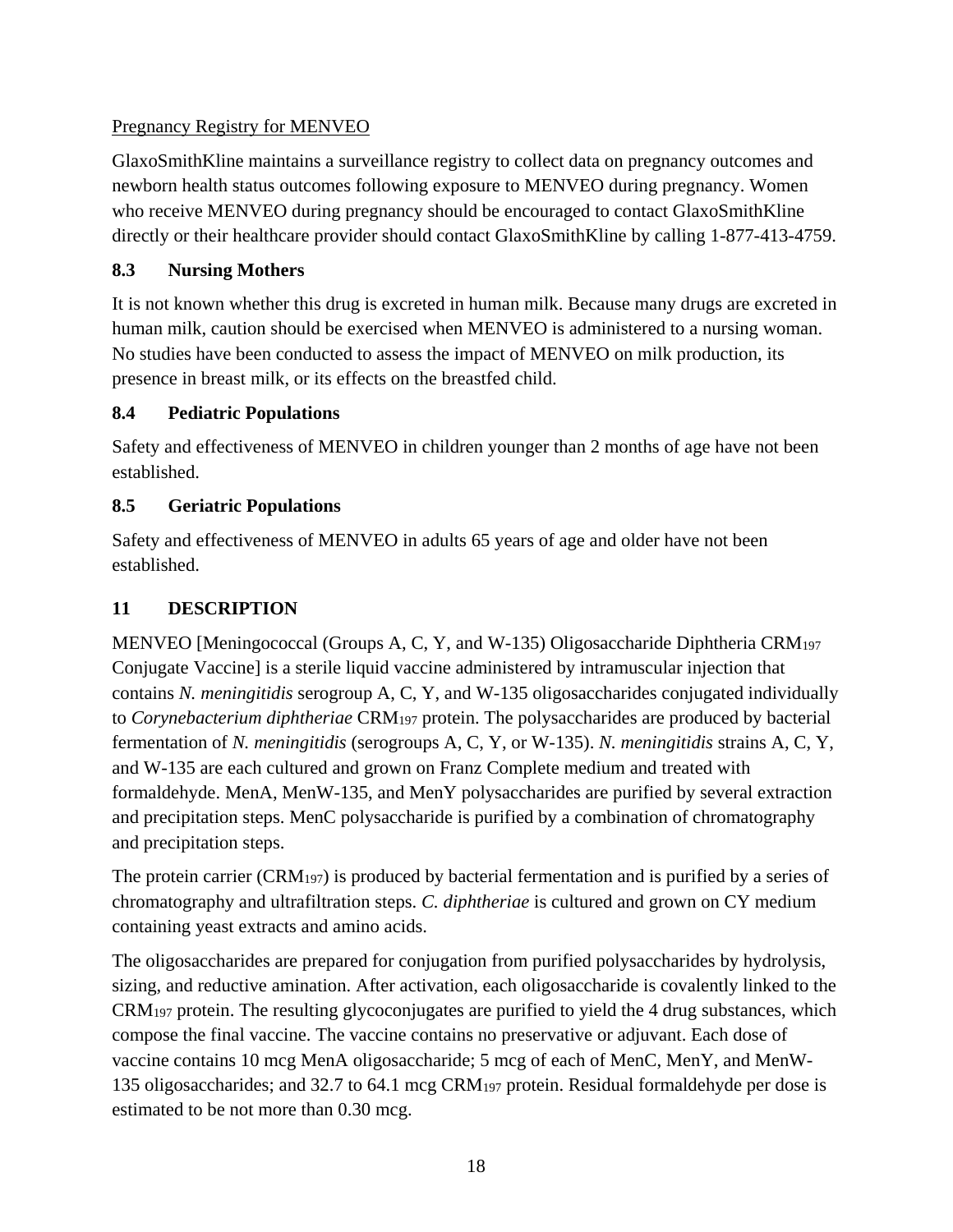The vials in which the vaccine components are contained are composed of Type I glass, USP. The container closures (synthetic rubber stoppers) are not made with natural rubber latex.

# <span id="page-18-0"></span>**12 CLINICAL PHARMACOLOGY**

## <span id="page-18-1"></span>**12.1 Mechanism of Action**

*Neisseria meningitidis* is a gram-negative diplococcus that causes life-threatening invasive disease such as meningitis and sepsis. Globally, 5 serogroups, A, B, C, Y, and W-135 cause almost all invasive meningococcal infections. The presence of serum bactericidal antibodies protects against invasive meningococcal disease.<sup>16</sup> Vaccination with MENVEO leads to the production of bactericidal antibodies directed against the capsular polysaccharides of serogroups A, C, Y, and W-135.

# <span id="page-18-2"></span>**13 NONCLINICAL TOXICOLOGY**

## <span id="page-18-3"></span>**13.1 Carcinogenesis, Mutagenesis, Impairment of Fertility**

MENVEO has not been evaluated for carcinogenic or mutagenic potential, or for impairment of male fertility.

## <span id="page-18-4"></span>**14 CLINICAL STUDIES**

For all age groups, effectiveness has been inferred from the measurement of serogroup-specific anticapsular antibodies with bactericidal activity using pooled human serum that lacked bactericidal activity as the source of exogenous complement (hSBA). In the absence of a licensed comparator vaccine for use in infants, the pre-specified endpoint for effectiveness of MENVEO in U.S. infants receiving a 4- dose series at 2, 4, 6, and 12 months of age was the proportion of subjects achieving an hSBA  $\geq$ 1:8, with the lower limit of the 2-sided 95% CI for the point estimate being  $\geq 80\%$  of vaccinees for serogroup A, and  $\geq 85\%$  of vaccinees for serogroups C, W-135, and Y 1 month following the final dose.

The effectiveness of MENVEO in subjects 2 years through 55 years of age was assessed by comparing the hSBA responses to immunization with MENVEO to those following immunization with the licensed meningococcal quadrivalent conjugate vaccine MENACTRA.

The primary effectiveness endpoint was hSBA seroresponse to each serogroup 28 days after vaccination. Seroresponse was defined as: a) post-vaccination hSBA  $\geq$ 1:8 for subjects with a baseline hSBA <1:4; or, b) at least 4-fold higher than baseline titers for subjects with a prevaccination hSBA  $\geq$ 1:4. Secondary endpoints included the proportion of subjects with postvaccination hSBA  $\geq$ 1:8 and the hSBA Geometric Mean Titer (GMT) for each serogroup. In a separate group of children 2 years through 5 years of age randomized to receive 2 doses of MENVEO administered 2 months apart, seroresponse rate, proportion with post-vaccination hSBA  $\geq$ 1:8 and GMT were determined for each serogroup.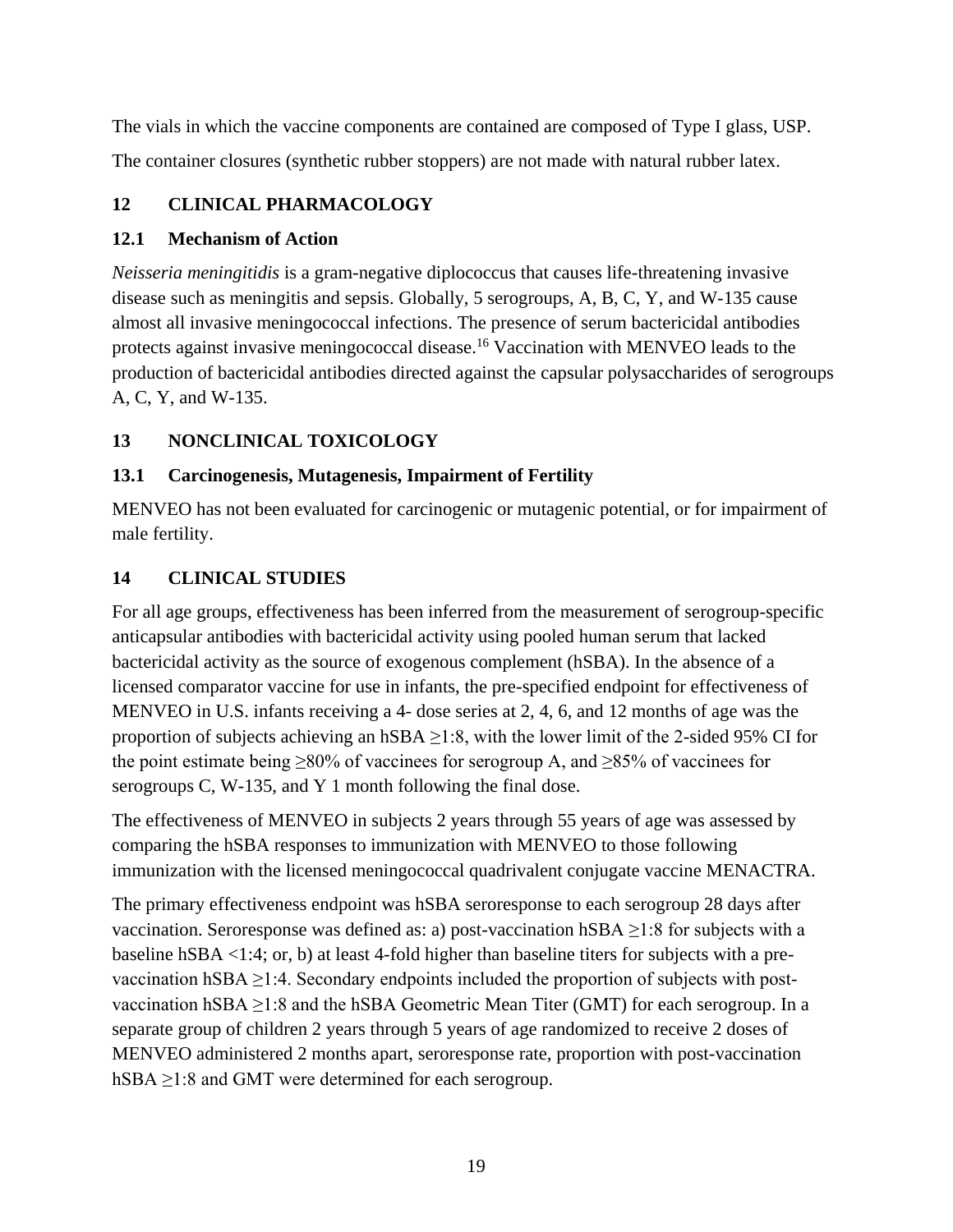#### <span id="page-19-0"></span>**14.1 Immunogenicity in Infants**

The effectiveness of MENVEO in infants was assessed in a randomized, controlled, multicenter study.<sup>3</sup> Among the subjects receiving MENVEO who were included in the per-protocol analysis, the mean age at enrollment was 65 days, 51% were male, 67% were Caucasian, 6% were African American, 15% were Hispanic, 2% were Asian, and 9% were noted as other racial/ethnic groups. The pre-defined criteria for immunogenicity were met for all 4 serogroups A, C, W-135, and Y at 1 month following completion of a 4-dose series at 2, 4, 6, and 12 months of age (Table 6).

The percentage of subjects with hSBA  $\geq$ 1:8 at 7 months was 94% to 98% for serogroups C, W-135, and Y and 76% for serogroup A.

| Serogroup    |                    | Post 3rd Dose | Post 4 <sup>th</sup> Dose |
|--------------|--------------------|---------------|---------------------------|
|              |                    | $n = 202$     | $n = 168$                 |
|              | % ≥ 1:8            | 76            | 89                        |
| $\mathbf{A}$ | 95% CI             | (69, 81)      | $(83^a, 93)$              |
|              | <b>GMT</b>         | 21            | 54                        |
|              | 95% CI             | (17, 26)      | (44, 67)                  |
|              |                    | $n = 199$     | $n = 156$                 |
|              | $\frac{0}{6}$ ≥1:8 | 94            | 95                        |
| $\mathbf C$  | 95% CI             | (90, 97)      | $(90^a, 98)$              |
|              | <b>GMT</b>         | 74            | 135                       |
|              | 95% CI             | (62, 87)      | (107, 171)                |
|              |                    | $n = 194$     | $n = 153$                 |
|              | $\frac{0}{6}$ ≥1:8 | 98            | 97                        |
| $W-135$      | 95% CI             | (95, 99)      | $(93^a, 99)$              |
|              | <b>GMT</b>         | 79            | 215                       |
|              | 95% CI             | (67, 92)      | (167, 227)                |
|              |                    | $n = 188$     | $n = 153$                 |
|              | $\frac{0}{6}$ ≥1:8 | 94            | 96                        |
| $\mathbf Y$  | $n5\%$ CI          | (89, 97)      | $(92^a, 99)$              |
|              | <b>GMT</b>         | 51            | 185                       |
|              | 95% CI             | (43, 61)      | (148, 233)                |

**Table 6: Bactericidal Antibody Responses following Administration of MENVEO with Routine Infant/Toddler Vaccines at 2, 4, 6, and 12 Months of Age**

Clinicaltrials.gov Identifier NCT01000311. 3

% $\ge$ 1:8 = Proportions of subjects with hSBA  $\ge$ 1:8 against a given serogroup; CI = Confidence interval; GMT = Geometric mean antibody titer;  $n =$  Number of infants eligible for inclusion in the Per-Protocol Immunogenicity population for whom serological results were available for the post-Dose 3 and post-Dose 4 evaluations.

Serum Bactericidal Assay with exogenous human complement source (hSBA).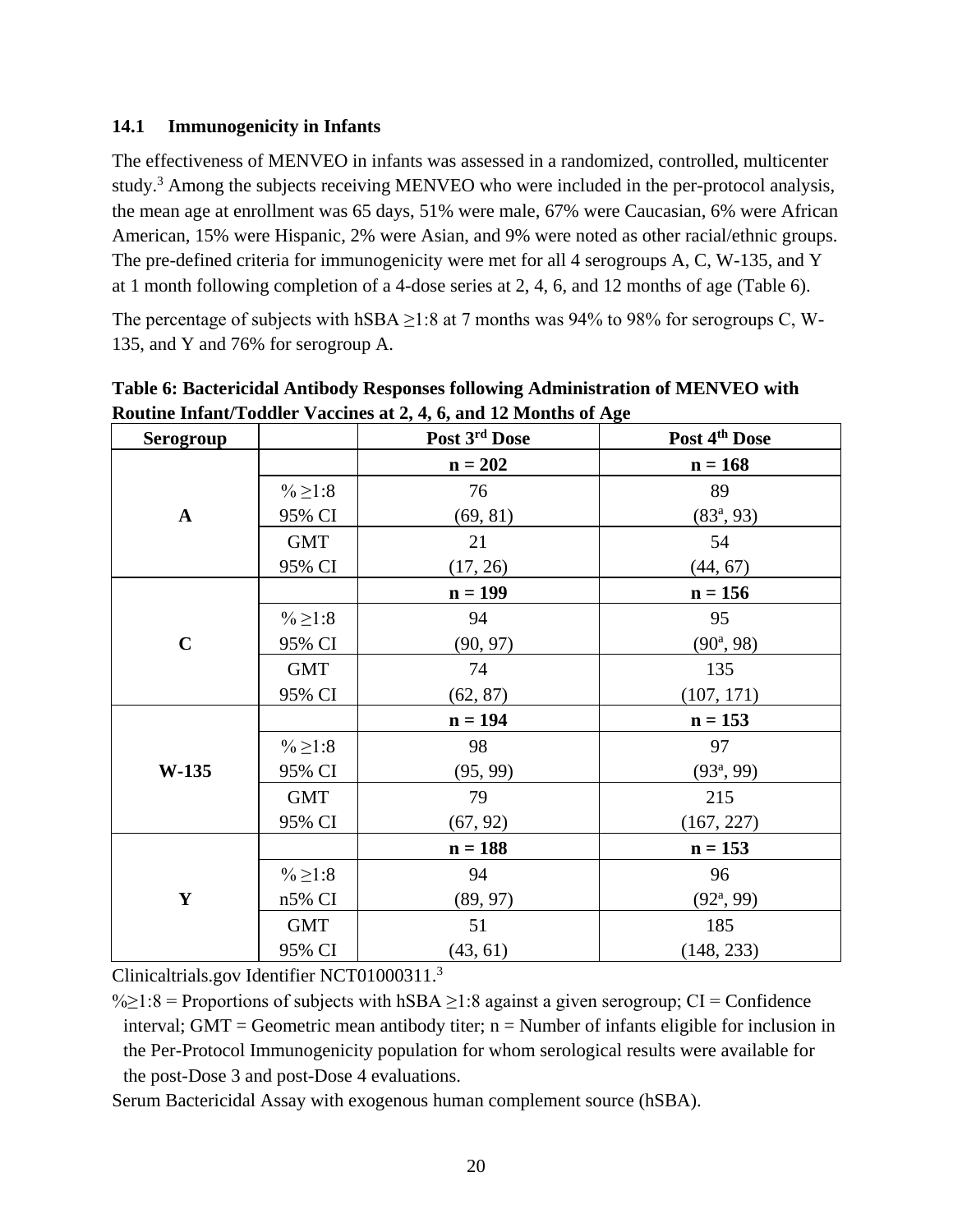<sup>a</sup> Pre-specified criteria for adequacy of immune response were met (lower limit of the 95% CI >80% for serogroup A and >85% for serogroups C, W, and Y).

The effectiveness of 2 doses of MENVEO given at 7-9 months and 12 months of age was assessed in a randomized, multicenter, controlled clinical trial<sup>5</sup> conducted in the U.S. This study also investigated the concomitant administration of MENVEO and MMRV. The per-protocol population for assessing the response to 2 doses of MENVEO consisted of 386 subjects. Among subjects who completed the per-protocol analysis, their mean age at enrollment was 8.5 months (SD: 0.8 months), 50% were male; 61% were Caucasian, 15% were Hispanic, 10% were African American, 4% were Asian, and 10% were noted as other racial/ethnic groups.

Among the per-protocol population, after MENVEO administered at 7-9 and at 12 months, the proportions of subjects with hSBA  $\geq$ 1:8 for serogroups A, C, W-135, and Y were respectively: 88% (84-91), 100% (98-100), 98% (96-100), 96% (93-99).

## <span id="page-20-0"></span>**14.2 Immunogenicity in Children**

Effectiveness in subjects 2 years through 10 years of age was evaluated in a randomized, multicenter, active-controlled clinical study<sup>9</sup> comparing hSBA responses following 1 dose of MENVEO or MENACTRA. The study was conducted in the U.S. and Canada and was stratified by age (2 years through 5 years and 6 years through 10 years). The per-protocol population evaluated after a single dose of vaccine consisted of 1,170 subjects who received MENVEO and 1,161 who received MENACTRA (Table 7) and included serological results for 89% to 95% of subjects, depending on serogroup and age group. Demographics for the 616 and 619 subjects 2 through 5 years of age for MENVEO and MENACTRA were as follows: mean age 3.6 years (SD: 1.1) vs. 3.6 years (SD: 1.1), 51% vs. 52% male, 62% vs. 62% Caucasian, 14% vs. 13% Hispanic, 12% vs. 13% African American, 6% vs. 4% Asian, and 7% vs. 8% other racial/ethnic groups. Demographics were for 554 and 542 per-protocol subjects 6 through 10 years of age for MENVEO and MENACTRA were as follows: mean age 7.9 years (SD: 1.4) vs. 8.1 years (SD: 1.4), 52% vs. 56% male, 66% vs. 66% Caucasian, 14% vs. 14% African American, 7% vs. 7% Hispanic, 5% vs. 6% Asian, and 8% vs. 8% other racial/ethnic groups. In a separate group of children 2 years through 5 years of age randomized to receive two doses of MENVEO administered 2 months apart, the per-protocol population evaluated after 2 doses of MENVEO consisted of 297 subjects and included serologic results for 96% to 99% of subjects, depending on serogroup.

In study participants 2 years through 5 years and 6 years through 10 years of age, non-inferiority of MENVEO to MENACTRA for the proportion of subjects with a seroresponse was demonstrated for serogroups C, W-135, and Y, but not for serogroup A (Table 7).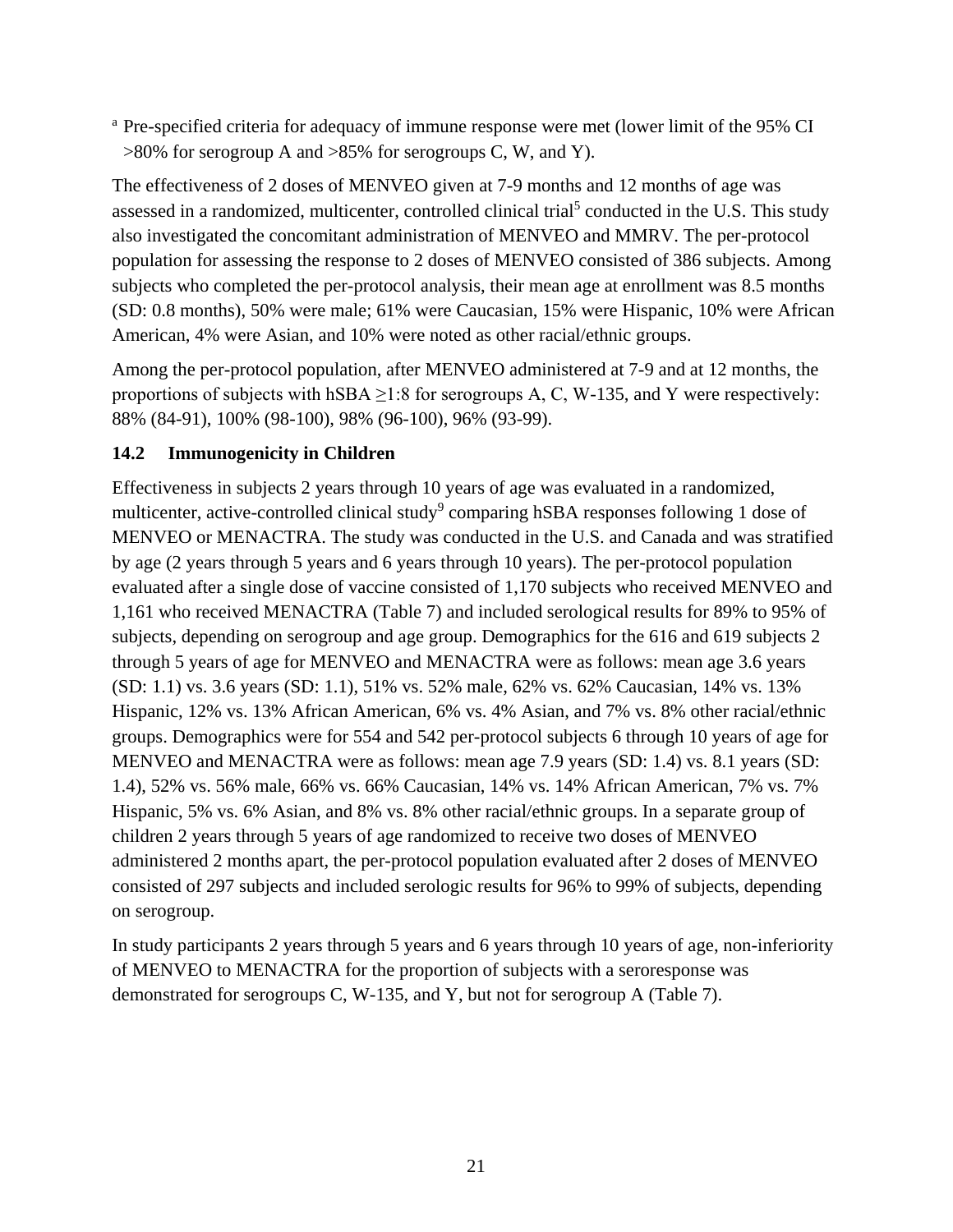**Table 7: Comparison of Bactericidal Antibody Responses<sup>a</sup> to MENVEO and MENACTRA 28 Days after Vaccination of Subjects 2 Years through 5 Years and 6 Years through 10 Years of Age**

|                                 | 2-5 Years                            |                                        | 6-10 Years                                                                                                                                  |                                      |                                        |                                                                                                                                     |
|---------------------------------|--------------------------------------|----------------------------------------|---------------------------------------------------------------------------------------------------------------------------------------------|--------------------------------------|----------------------------------------|-------------------------------------------------------------------------------------------------------------------------------------|
| <b>Endpoint by</b><br>Serogroup | <b>MENVEO</b><br>$(95\% \text{ CI})$ | <b>MENACTRA</b><br>$(95\% \text{ CI})$ | <b>Percent</b><br><b>Difference</b><br>(MENVEO -<br><b>MENACTRA)</b><br>or GMT Ratio<br>(MENVEO/<br><b>MENACTRA)</b><br>$(95\% \text{ CI})$ | <b>MENVEO</b><br>$(95\% \text{ CI})$ | <b>MENACTRA</b><br>$(95\% \text{ CI})$ | Percent<br><b>Difference</b><br>(MENVEO-<br><b>MENACTRA)</b><br>or GMT Ratio<br>(MENVEO/<br><b>MENACTRA)</b><br>$(95\% \text{ CI})$ |
| $\mathbf{A}$                    | $n = 606$                            | $n = 611$                              |                                                                                                                                             | $n = 551$                            | $n = 541$                              |                                                                                                                                     |
| $\%$                            | 72                                   | 77                                     | $-5$                                                                                                                                        | 77                                   | 83                                     | $-6$                                                                                                                                |
| Seroresponse <sup>b</sup>       | (68, 75)                             | (73, 80)                               | $(-10, -0)^c$                                                                                                                               | (73, 80)                             | (79, 86)                               | $(-11, -1)^{c}$                                                                                                                     |
|                                 | 72                                   | 78                                     | $-6$                                                                                                                                        | 77                                   | 83                                     | $-6$                                                                                                                                |
| $%$ ≥1:8                        | (68, 75)                             | (74, 81)                               | $(-11,-1)$                                                                                                                                  | (74, 81)                             | (80, 86)                               | $(-11, -1)$                                                                                                                         |
| <b>GMT</b>                      | 26                                   | 25                                     | 1.04                                                                                                                                        | 35                                   | 35                                     | 1.01                                                                                                                                |
|                                 | (22, 30)                             | (21, 29)                               | (0.86, 1.27)                                                                                                                                | (29, 42)                             | (29, 41)                               | (0.83, 1.24)                                                                                                                        |
| $\mathbf C$                     | $n = 607$                            | $n = 615$                              |                                                                                                                                             | $n = 554$                            | $n = 539$                              |                                                                                                                                     |
| $\%$                            | 60                                   | 56                                     | $\overline{4}$                                                                                                                              | 63                                   | 57                                     | 6                                                                                                                                   |
| Seroresponse <sup>b</sup>       | (56, 64)                             | (52, 60)                               | $(-2, 9)^d$                                                                                                                                 | (59, 67)                             | (53, 62)                               | $(0, 11)^d$                                                                                                                         |
| $%$ ≥1:8                        | 68                                   | 64                                     | $\overline{4}$                                                                                                                              | 77                                   | 74                                     | 3                                                                                                                                   |
|                                 | (64, 72)                             | (60, 68)                               | $(-1, 10)$                                                                                                                                  | (73, 80)                             | (70, 77)                               | $(-2, 8)$                                                                                                                           |
| <b>GMT</b>                      | 18                                   | 13                                     | 1.33                                                                                                                                        | 36                                   | 27                                     | 1.36                                                                                                                                |
|                                 | (15, 20)                             | (11, 15)                               | (1.11, 1.6)                                                                                                                                 | (29, 45)                             | (21, 33)                               | (1.06, 1.73)                                                                                                                        |
| W-135                           | $n = 594$                            | $n = 605$                              |                                                                                                                                             | $n = 542$                            | $n = 533$                              |                                                                                                                                     |
| $\%$                            | 72                                   | 58                                     | 14                                                                                                                                          | 57                                   | 44                                     | 13                                                                                                                                  |
| Seroresponse <sup>b</sup>       | (68, 75)                             | (54, 62)                               | $(9, 19)^d$                                                                                                                                 | (53, 61)                             | (40, 49)                               | $(7, 18)^d$                                                                                                                         |
| $%$ ≥1:8                        | 90                                   | 75                                     | 15                                                                                                                                          | 91                                   | 84                                     | $\overline{7}$                                                                                                                      |
|                                 | (87, 92)                             | (71, 78)                               | (11, 19)                                                                                                                                    | (88, 93)                             | (81, 87)                               | (3, 11)                                                                                                                             |
| <b>GMT</b>                      | 43                                   | 21                                     | 2.02                                                                                                                                        | 61                                   | 35                                     | 1.72                                                                                                                                |
|                                 | (38, 50)                             | (19, 25)                               | (1.71, 2.39)                                                                                                                                | (52, 72)                             | (30, 42)                               | (1.44, 2.06)                                                                                                                        |
| $\mathbf Y$                     | $n = 593$                            | $n = 600$                              |                                                                                                                                             | $n = 545$                            | $n = 539$                              |                                                                                                                                     |
| $\%$                            | 66                                   | 45                                     | 21                                                                                                                                          | 58                                   | 39                                     | 19                                                                                                                                  |
| Seroresponse <sup>b</sup>       | (62, 70)                             | (41, 49)                               | $(16, 27)^d$                                                                                                                                | (54, 62)                             | (35, 44)                               | $(13, 24)^d$                                                                                                                        |
|                                 | 76                                   | 57                                     | 19                                                                                                                                          | 79                                   | 63                                     | 16                                                                                                                                  |
| % ≥ 1:8                         | (72, 79)                             | (53, 61)                               | (14, 24)                                                                                                                                    | (76, 83)                             | (59, 67)                               | (11, 21)                                                                                                                            |
|                                 | 24                                   | 10                                     | 2.36                                                                                                                                        | 34                                   | 14                                     | 2.41                                                                                                                                |
| <b>GMT</b>                      | (20, 28)                             | (8.68, 12)                             | (1.95, 2.85)                                                                                                                                | (28, 41)                             | (12, 17)                               | (1.95, 2.97)                                                                                                                        |

Clinicaltrials.gov Identifier NCT00616421. 9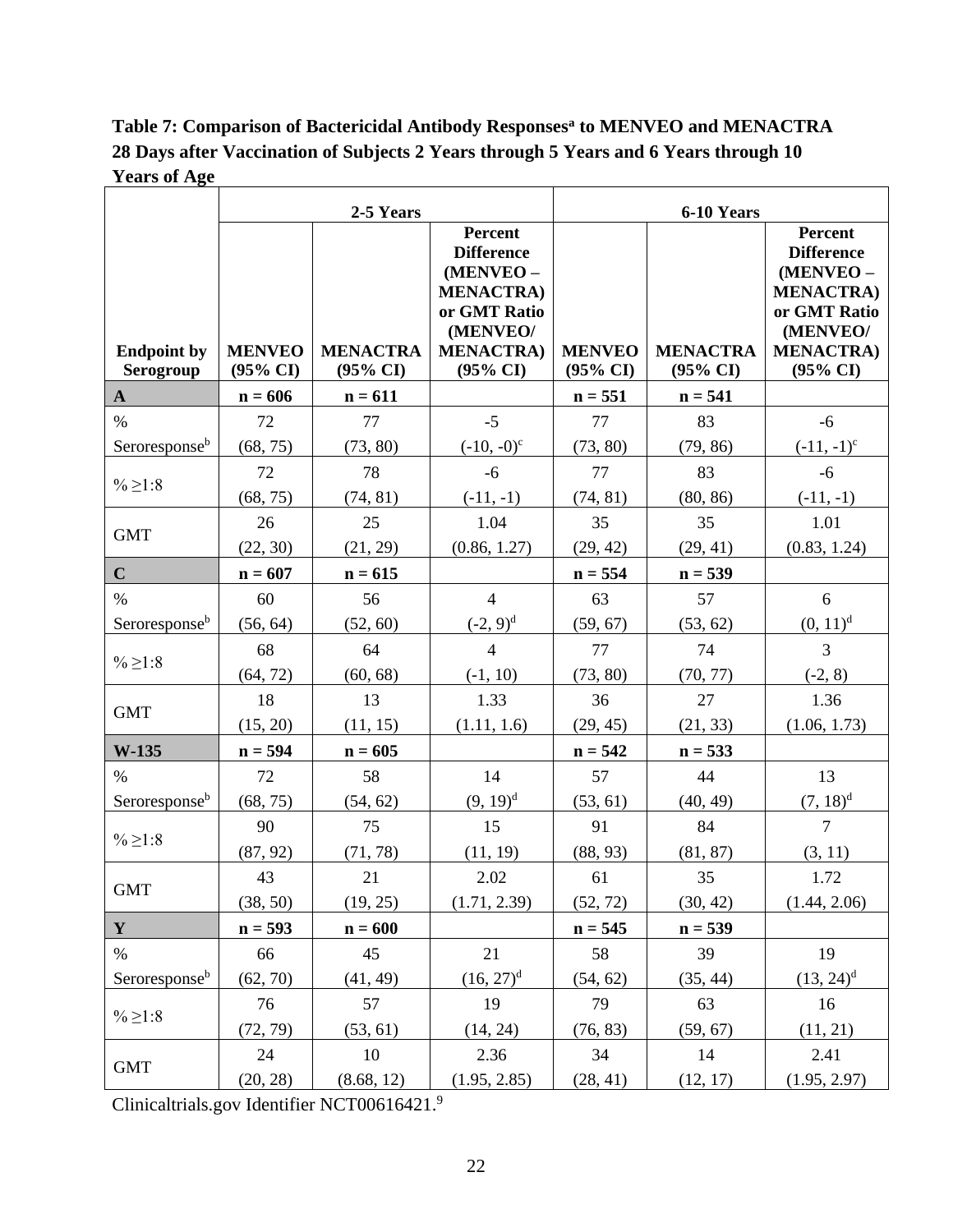- <sup>a</sup> Serum Bactericidal Assay with exogenous human complement source (hSBA).
- $<sup>b</sup>$  Seroresponse was defined as: Subjects with a pre-vaccination hSBA <1:4, a post-vaccination</sup> titer of >1:8 and among subjects with a pre-vaccination hSBA  $\geq$ 1:4, a post-vaccination titer at least 4-fold higher than baseline.
- $\degree$  Non-inferiority criterion not met (the lower limit of the 2-sided 95% CI  $\leq$ -10% for vaccine group differences).
- <sup>d</sup> Non-inferiority criterion met (the lower limit of the 2-sided 95% CI >-10 % for vaccine group differences [MENVEO minus MENACTRA]).

In the 297 per-protocol subjects 2 years through 5 years of age observed at 1 month after the second dose of MENVEO, the proportions of subjects with seroresponse (95% CI) were: 91% (87-94), 98% (95-99), 89% (85-92), and 95% (91-97) for serogroups A, C, W-135, and Y, respectively. The proportion of subjects with hSBA  $\geq$ 1:8 (95% CI) were 91% (88-94), 99% (97-100), 99% (98-100), and 98% (95-99) for serogroups A, C, W-135, and Y, respectively. The hSBA GMTs (95% CI) for this group were 64 (51-81), 144 (118-177), 132 (111-157), and 102 (82-126) for serogroups A, C, W-135, and Y, respectively.

## <span id="page-22-0"></span>**14.3 Immunogenicity in Adolescents**

Effectiveness in subjects 11 through 55 years of age was evaluated in a randomized, multicenter, active-controlled clinical study<sup>12</sup> comparing the hSBA responses following 1 dose of MENVEO or MENACTRA. The study was conducted in the U.S. and stratified by age (11 through 18 years of age and 19 through 55 years of age). This study enrolled 3,539 participants, who were randomized to receive a dose of MENVEO ( $n = 2,663$ ) or MENACTRA ( $n = 876$ ). Among subjects who completed the per-protocol evaluation for immunogenicity ( $n = 3,393$ , MENVEO = 2,549, MENACTRA = 844), demographics for subjects receiving MENVEO and MENACTRA, respectively, were as follows: mean age 23.9 (SD: 13.6) vs. 23.7 (SD: 13.7), 42% vs. 42% male, 79% vs. 78% Caucasian, 8% vs. 9% African American, 7% vs. 7% Hispanic, 3% vs. 3% Asian, 2% vs. 3% other racial/ethnic groups. Immunogenicity for each serogroup was assessed in a subset of study participants (Tables 8 and 10).

In study participants 11 through 18 years of age, non-inferiority of MENVEO to MENACTRA was demonstrated for all 4 serogroups for the proportion of subjects with a seroresponse (Table 8).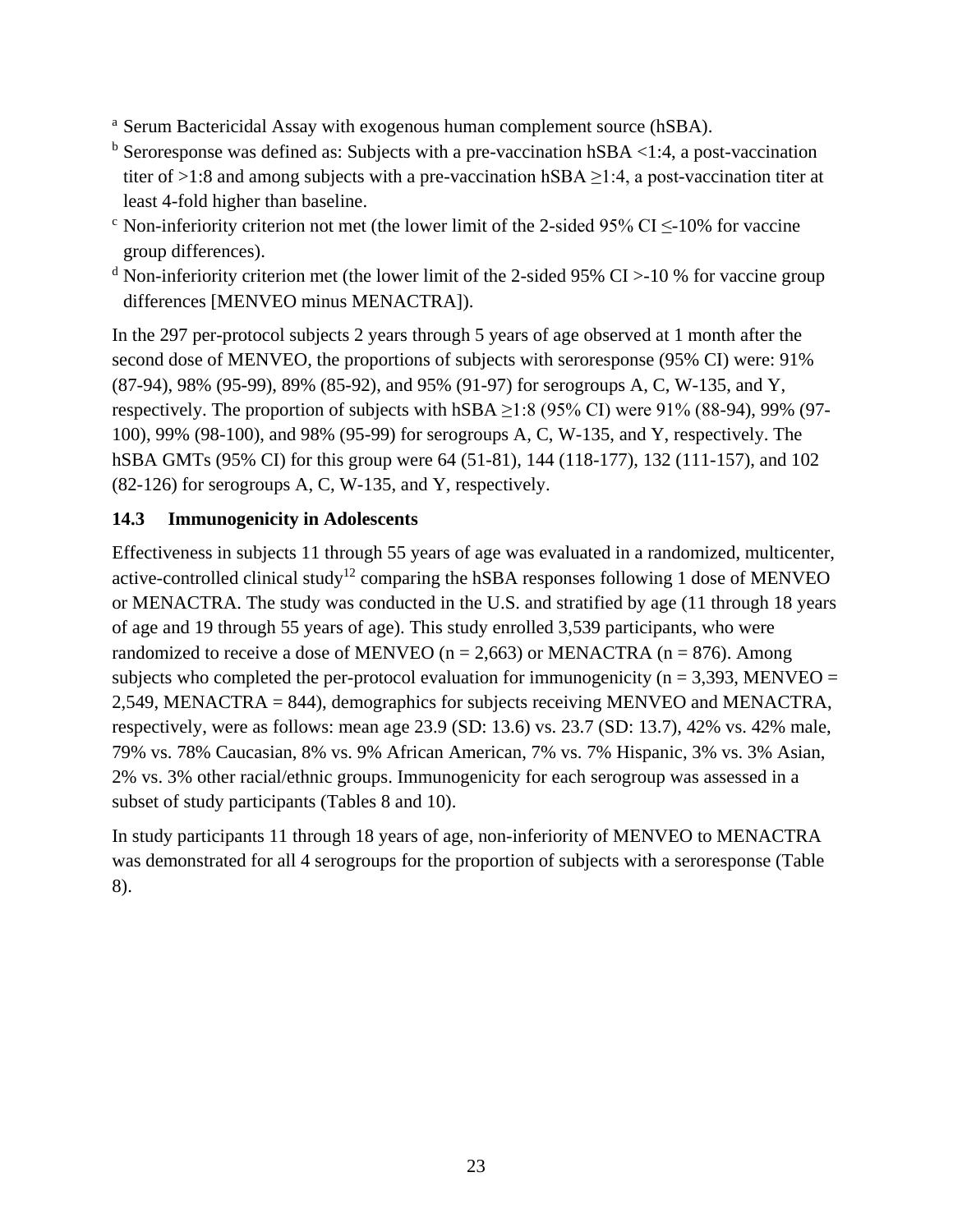|                             | <b>Bactericidal Antibody Response</b> <sup>a</sup> |                     | <b>Comparison of MENVEO and</b><br><b>MENACTRA</b> |                        |  |
|-----------------------------|----------------------------------------------------|---------------------|----------------------------------------------------|------------------------|--|
|                             |                                                    |                     | <b>MENVEO/</b>                                     | <b>MENVEO</b><br>minus |  |
| <b>Endpoint by</b>          | <b>MENVEO</b>                                      | <b>MENACTRA</b>     | <b>MENACTRA</b>                                    | <b>MENACTRA</b>        |  |
| Serogroup                   | $(95\% \text{ CI})$                                | $(95\% \text{ CI})$ | $(95\% \text{ CI})$                                | $(95\% \text{ CI})$    |  |
| $\mathbf{A}$                | $n = 1,075$                                        | $n = 359$           |                                                    |                        |  |
| % Seroresponse <sup>b</sup> | 75                                                 | 66                  |                                                    | 8                      |  |
|                             | (72, 77)                                           | (61, 71)            |                                                    | $(3, 14)^c$            |  |
| % $\geq$ 1:8                | 75                                                 | 67                  |                                                    | 8                      |  |
|                             | (73, 78)                                           | (62, 72)            |                                                    | (3, 14)                |  |
| <b>GMT</b>                  | 29                                                 | 18                  | 1.63                                               |                        |  |
|                             | (24, 35)                                           | (14, 23)            | (1.31, 2.02)                                       |                        |  |
| $\mathbf C$                 | $n = 1,396$                                        | $n = 460$           |                                                    |                        |  |
|                             | 76                                                 | 73                  |                                                    | $\overline{2}$         |  |
| % Seroresponse <sup>b</sup> | (73, 78)                                           | (69, 77)            |                                                    | $(-2, 7)^c$            |  |
|                             | 85                                                 | 85                  |                                                    | $\theta$               |  |
| % $\geq$ 1:8                | (83, 87)                                           | (81, 88)            |                                                    | $(-4, 4)$              |  |
|                             | 50                                                 | 41                  | 1.22                                               |                        |  |
| <b>GMT</b>                  | (39, 65)                                           | (30, 55)            | (0.97, 1.55)                                       |                        |  |
| W-135                       | $n = 1,024$                                        | $n = 288$           |                                                    |                        |  |
|                             | 75                                                 | 63                  |                                                    | 12                     |  |
| % Seroresponse <sup>b</sup> | (72, 77)                                           | (57, 68)            |                                                    | $(6, 18)^c$            |  |
|                             | 96                                                 | 88                  |                                                    | 8                      |  |
| % >1:8                      | (95, 97)                                           | (84, 92)            |                                                    | (4, 12)                |  |
| <b>GMT</b>                  | 87                                                 | 44                  | 2.00                                               |                        |  |
|                             | (74, 102)                                          | (35, 54)            | (1.66, 2.42)                                       |                        |  |
| $\mathbf{Y}$                | $n = 1,036$                                        | $n = 294$           |                                                    |                        |  |
| % Seroresponse <sup>b</sup> | 68                                                 | 41                  |                                                    | 27                     |  |
|                             | (65, 71)                                           | (35, 47)            |                                                    | $(20, 33)^c$           |  |
| % $\geq$ 1:8                | 88                                                 | 69                  |                                                    | 19                     |  |
|                             | (85, 90)                                           | (63, 74)            |                                                    | (14, 25)               |  |
|                             | 51                                                 | 18                  | 2.82                                               |                        |  |
| <b>GMT</b>                  | (42, 61)                                           | (14, 23)            | (2.26, 3.52)                                       |                        |  |

**Table 8: Comparison of Bactericidal Antibody Responses<sup>a</sup> to MENVEO and MENACTRA 28 Days after Vaccination of Subjects 11 through 18 Years of Age**

Clinicaltrials.gov Identifier NCT00450437. 12

<sup>a</sup> Serum Bactericidal Assay with exogenous human complement source (hSBA).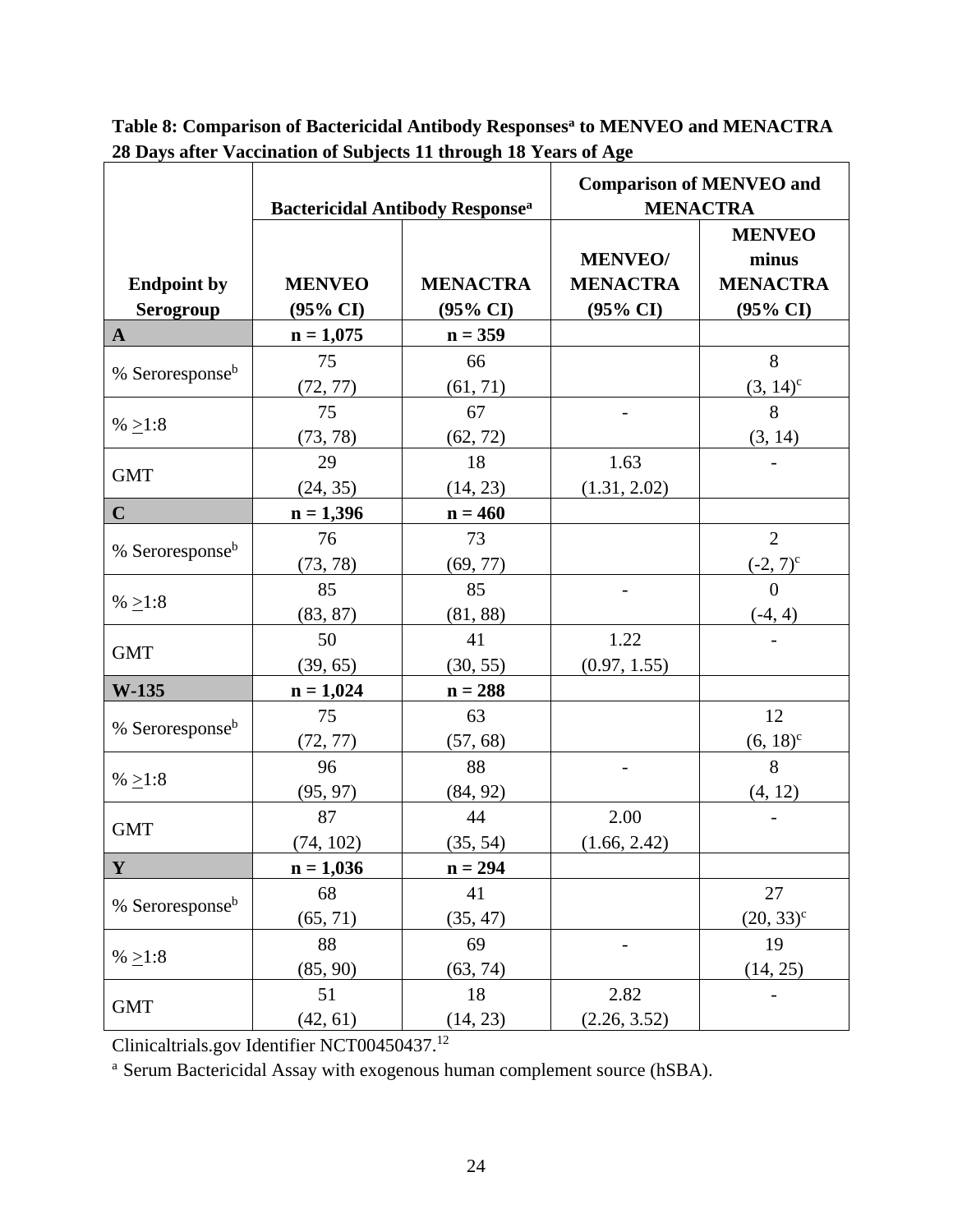- <sup>b</sup> Seroresponse was defined as: a) post-vaccination hSBA  $\geq$ 1:8 for subjects with a prevaccination hSBA <1:4; or, b) at least 4-fold higher than baseline titers for subjects with a prevaccination hSBA ≥1:4.
- $\degree$  Non-inferiority criterion for the primary endpoint met (the lower limit of the 2-sided 95% CI >-10 % for vaccine group differences [MENVEO minus MENACTRA]).

A subset of adolescents, who had received either MENVEO ( $n = 275$ ) or MENACTRA  $(n = 179)$ , was enrolled in a follow-up observational study along with separately enrolled agematched naive subjects ( $n = 97$ ) to assess the persistence of antibody responses through 21 months following vaccination. Data are presented in Table 9.

|              | % hSBA $\geq 1:8$   |                 |              | hSBA GMTs           |                 |              |  |
|--------------|---------------------|-----------------|--------------|---------------------|-----------------|--------------|--|
|              | $(95\% \text{ CI})$ |                 |              | $(95\% \text{ CI})$ |                 |              |  |
| Serogroup    | <b>MENVEO</b>       | <b>MENACTRA</b> | <b>Naive</b> | <b>MENVEO</b>       | <b>MENACTRA</b> | <b>Naive</b> |  |
| $\mathbf{A}$ | $n = 275$           | $n = 179$       | $n = 97$     | $n = 275$           | $n = 179$       | $n = 97$     |  |
|              | 36                  | 23              | 5            | 5.29                | 3.5             | 2.36         |  |
|              | (30, 42)            | (17, 30)        | (2, 12)      | (4.63, 6.05)        | (2.97, 4.14)    | (1.88,       |  |
|              |                     |                 |              |                     |                 | 2.96)        |  |
| $\mathbf C$  | $n = 275$           | $n = 179$       | $n = 97$     | $n = 275$           | $n = 179$       | $n = 97$     |  |
|              | 62                  | 59              | 42           | 10                  | 8.96            | 5.95         |  |
|              | (56, 68)            | (52, 66)        | (32, 53)     | (9.02, 12)          | (7.51, 11)      | (4.68,       |  |
|              |                     |                 |              |                     |                 | 7.56)        |  |
| <b>W-135</b> | $n = 273$           | $n = 176$       | $n = 97$     | $n = 273$           | $n = 176$       | $n = 97$     |  |
|              | 84                  | 74              | 51           | 18                  | 14              | 7.80         |  |
|              | (79, 88)            | (67, 80)        | (40, 61)     | (15, 20)            | (12, 17)        | (6.11,       |  |
|              |                     |                 |              |                     |                 | 9.97)        |  |
| Y            | $n = 275$           | $n = 179$       | $n = 97$     | $n = 275$           | $n = 179$       | $n = 97$     |  |
|              | 67                  | 54              | 40           | 12                  | 7.85            | 5.14         |  |
|              | (61, 72)            | (47, 62)        | (30, 51)     | (10, 14)            | (6.54, 9.43)    | (4.01,       |  |
|              |                     |                 |              |                     |                 | 6.60)        |  |

**Table 9: Persistence of Immune Responses through 21 Months Post Vaccination among Adolescents Vaccinated with One Dose of MENVEO or MENACTRA**

Clinicaltrials.gov Identifier NCT00856297. 15

#### <span id="page-24-0"></span>**14.4 Immunogenicity in Adults**

The study in subjects 11 through 55 years of age was a randomized, multicenter, activecontrolled clinical trial<sup>12</sup> conducted in the U.S. and stratified by age (11 through 18 years of age and 19 through 55 years of age) as described above. *[See Clinical Studies (14.3).]*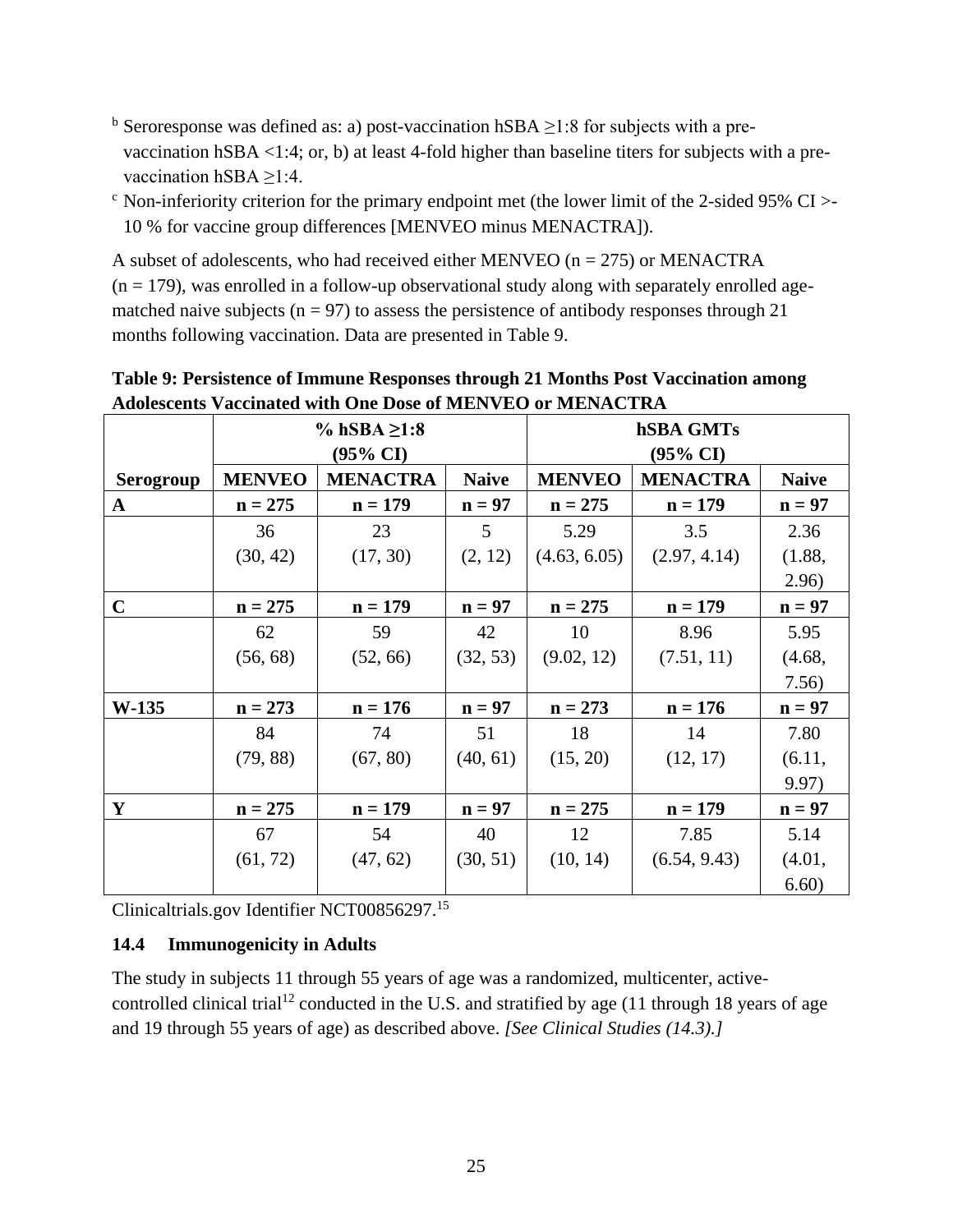In study participants 19 through 55 years of age, non-inferiority of MENVEO to MENACTRA was demonstrated for all 4 serogroups for the proportion of subjects with a seroresponse (Table 10).

|                           |                     | $\sigma$ Days are a recentation of Subjects 19 an ough ever can see the $\sigma$ | <b>Comparison of MENVEO and</b> |                     |  |
|---------------------------|---------------------|----------------------------------------------------------------------------------|---------------------------------|---------------------|--|
|                           |                     | <b>Bactericidal Antibody Response</b> <sup>a</sup>                               |                                 | <b>MENACTRA</b>     |  |
|                           |                     |                                                                                  | <b>MENVEO/</b>                  | <b>MENVEO</b> minus |  |
| <b>Endpoint by</b>        | <b>MENVEO</b>       | <b>MENACTRA</b>                                                                  | <b>MENACTRA</b>                 | <b>MENACTRA</b>     |  |
| <b>Serogroup</b>          | $(95\% \text{ CI})$ | $(95\% \text{ CI})$                                                              | $(95\% \text{ CI})$             | $(95\% \text{ CI})$ |  |
| $\mathbf{A}$              | $n = 963$           | $n = 321$                                                                        |                                 |                     |  |
| $\%$                      | 67                  | 68                                                                               |                                 | $-1$                |  |
| Seroresponse <sup>b</sup> | (64, 70)            | (63, 73)                                                                         |                                 | $(-7, 5)^c$         |  |
|                           | 69                  | 71                                                                               |                                 | $-2$                |  |
| % $\geq$ 1:8              | (66, 72)            | (65, 76)                                                                         |                                 | $(-7, 4)$           |  |
|                           | 31                  | 30                                                                               | 1.06                            |                     |  |
| <b>GMT</b>                | (27, 36)            | (24, 37)                                                                         | (0.82, 1.37)                    |                     |  |
| $\mathbf C$               | $n = 902$           | $n = 300$                                                                        |                                 |                     |  |
| $\%$                      | 68                  | 60                                                                               |                                 | 8                   |  |
| Seroresponse <sup>b</sup> | (64, 71)            | (54, 65)                                                                         |                                 | $(2, 14)^c$         |  |
|                           | 80                  | 74                                                                               |                                 | 6                   |  |
| % $\geq$ 1:8              | (77, 83)            | (69, 79)                                                                         |                                 | (1, 12)             |  |
| <b>GMT</b>                | 50                  | 34                                                                               | 1.50                            |                     |  |
|                           | (43, 59)            | (26, 43)                                                                         | (1.14, 1.97)                    |                     |  |
| W-135                     | $n = 484$           | $n = 292$                                                                        |                                 |                     |  |
| $\%$                      | 50                  | 41                                                                               |                                 | 9                   |  |
| Seroresponse <sup>b</sup> | (46, 55)            | (35, 47)                                                                         |                                 | $(2, 17)^c$         |  |
|                           | 94                  | 90                                                                               |                                 | $\overline{4}$      |  |
| % $\geq$ 1:8              | (91, 96)            | (86, 93)                                                                         |                                 | (0, 9)              |  |
| <b>GMT</b>                | 111                 | 69                                                                               | 1.61                            |                     |  |
|                           | (93, 132)           | (55, 85)                                                                         | (1.24, 2.1)                     |                     |  |
| $\mathbf Y$               | $n = 503$           | $n = 306$                                                                        |                                 |                     |  |
| $\%$                      | 56                  | 40                                                                               |                                 | 16                  |  |
| Seroresponse <sup>b</sup> | (51, 60)            | (34, 46)                                                                         |                                 | $(9, 23)^c$         |  |
|                           | 79                  | 70                                                                               |                                 | 9                   |  |
| % $\geq$ 1:8              | (76, 83)            | (65, 75)                                                                         |                                 | (3, 15)             |  |
|                           | 44                  | 21                                                                               | 2.10                            |                     |  |
| <b>GMT</b>                | (37, 52)            | (17, 26)                                                                         | (1.60, 2.75)                    |                     |  |

**Table 10: Comparison of Bactericidal Antibody Responses to MENVEO and MENACTRA 28 Days after Vaccination of Subjects 19 through 55 Years of Age**

Clinicaltrials.gov Identifier NCT00450437. 12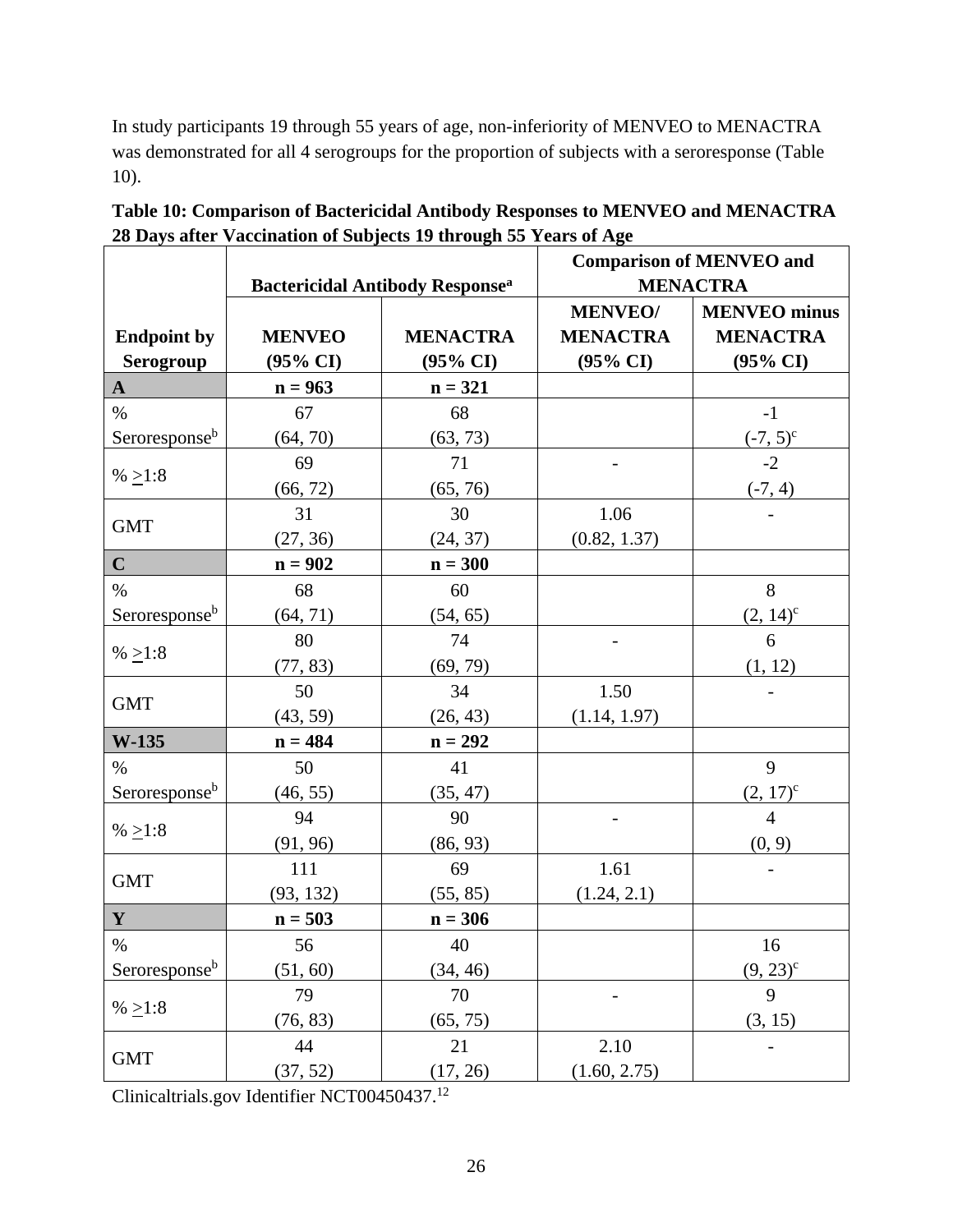- <sup>a</sup> Serum Bactericidal Assay with exogenous human complement source (hSBA).
- $<sup>b</sup>$  Seroresponse was defined as: a) post vaccination hSBA >1:8 for subjects with a pre-</sup> vaccination hSBA <1:4; or, b) at least 4-fold higher than baseline titers for subjects with a prevaccination hSBA  $\geq$ 1:4.
- $\rm^{\circ}$  Non-inferiority criterion for the primary endpoint met (the lower limit of the 2-sided 95% CI  $>$ 10 % for vaccine group differences [MENVEO minus MENACTRA]).

#### <span id="page-26-0"></span>**14.5 Immunogenicity of Concomitantly Administered Vaccines**

In U.S. infants<sup>1,3</sup> who received MENVEO concomitantly with DTaP-IPV-Hib and PCV7 at 2, 4, and 6 months of age and HBV administered according to ACIP recommendations, there was no evidence for reduced antibody response to pertussis antigens (GMC to pertussis toxin, filamentous hemagglutinin, fimbriae, and pertactin), diphtheria toxoid (antibody levels  $\geq 0.1$ IU/mL), tetanus toxoid (antibody levels  $\geq$  0.1 IU/mL), poliovirus types 1, 2, and 3 (neutralizing antibody levels ≥1:8 to each virus), *Haemophilus influenzae* type b (anti-PRP antibody ≥0.15 mcg/mL), hepatitis B (anti-hepatitis B surface antigen  $\geq$ 10 mIU/mL), or most serotypes of PCV7 (antibody levels  $\geq 0.35$  mcg/mL) relative to the response in infants administered DTaP-IPV-Hib, PCV7, and HBV. The immune responses to DTaP-IPV-Hib, PCV7, and HBV were evaluated 1 month following Dose 3.<sup>1,3</sup> No interference was observed for pertussis based on GMC ratios, or for the other concomitantly administered vaccines, with the exception of pneumococcal serotype  $6B^{1,3}$  and  $23F^3$ , for which interference was suggested post Dose 3. No interference was observed post Dose 4 for these serotypes.<sup>1,3</sup>

There was no evidence for interference in the immune response to MMR and varicella vaccines (among initially seronegative children) in terms of percentages of children with anti-measles antibodies ≥255 mIU/mL, anti-mumps ≥10 ELISA antibody units, anti-rubella ≥10 IU/mL, and anti-varicella  $\geq$ 5 gp ELISA units/mL, administered at 12 months of age<sup>5</sup> concomitantly with MENVEO relative to these vaccines administered alone. The immune responses to MMR and varicella vaccines were evaluated 6 weeks post vaccination.

For children 2 years through 10 years of age, no data are available for evaluating safety and immunogenicity of other childhood vaccines when administered concomitantly with MENVEO.

For individuals 11 through 18 years of age, the effect of concomitant administration of MENVEO with Tdap and HPV was evaluated in a study<sup>14</sup> conducted in Costa Rica (see also section 6.1 for the safety results from this trial). Subjects were randomized to receive one of the following regimens at the start of the trial: MENVEO plus Tdap plus HPV ( $n = 540$ ); MENVEO alone ( $n = 541$ ); Tdap alone ( $n = 539$ ). Subjects were healthy adolescents 11 through 18 years of age (mean age between groups was 13.8 to 13.9 years). For antigens of MENVEO, the proportion (95% CI) of subjects achieving an hSBA seroresponse among those who received MENVEO plus Tdap plus HPV vs. MENVEO alone, respectively, were: serogroup A 80% (76, 84) vs. 82% (78, 85); serogroup C 83% (80, 87) vs. 84% (80, 87); serogroup W-135 77% (73, 80) vs. 81% (77, 84); serogroup Y 83% (79, 86) vs. 82% (79, 86). Among subjects who received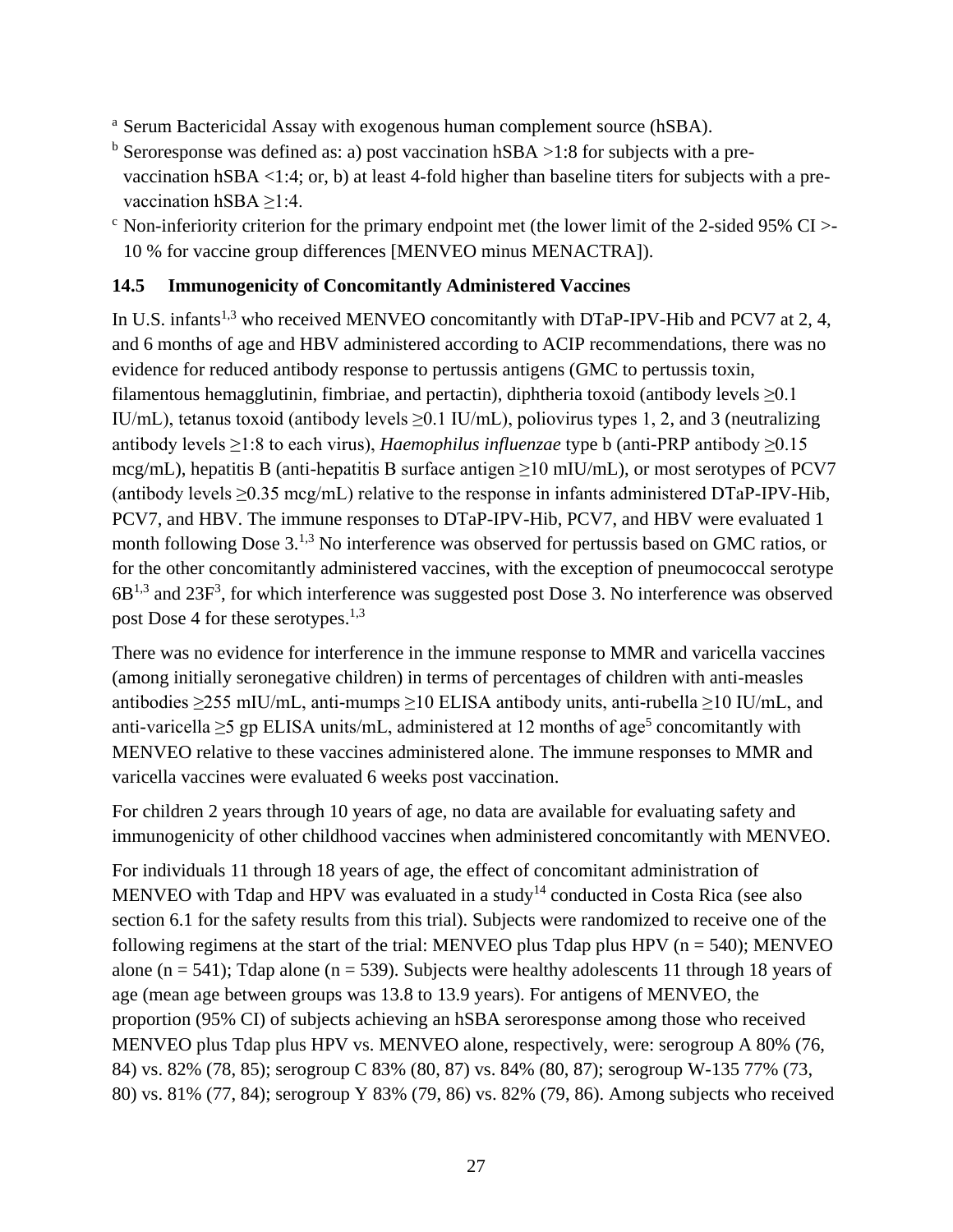Tdap plus MENVEO plus HPV, compared with Tdap alone, the proportions (95% CI) of subjects who achieved an anti-tetanus or anti-diphtheria toxoids levels  $\geq$  1.0 IU/mL in the 2 groups, respectively, were 100% (99, 100) vs. 98% (96, 99) and 100% (99, 100) vs. 100% (99, 100). For pertussis antigens, among subjects who received Tdap plus MENVEO plus HPV, compared with Tdap alone, the responses respectively for anti-pertussis toxin GMCs (95% CI) were 51 (47, 55) vs. 63 (58, 69) ELISA Units (EU)/mL, for anti-filamentous hemagglutinin were 342 (310, 376) vs. 511 (464, 563) EU/mL, and for anti-pertactin were 819 (727, 923) vs. 1,197 (1,061, 1,350) EU/mL. Because there are no established serological correlates of protection for pertussis, the clinical implications of the lower pertussis antigen responses are unknown.

#### <span id="page-27-0"></span>**15 REFERENCES**

All NCT numbers are as noted in the National Library of Medicine clinical trial database (see clinicaltrial.gov).

- 1. NCT00474526 (V59P14).
- 2. NCT00806195 (V59P23).
- 3. NCT01000311 (V59\_33).
- 4. NCT00310856 (V59P9).
- 5. NCT00626327 (V59P21).
- 6. NCT00310817 (V59P7).
- 7. NCT00262028 (V59P8).
- 8. NCT00329849 (V59P10).
- 9. NCT00616421 (V59P20).
- 10. NCT01018732 (V59P6).
- 11. NCT00329901 (V59P11).
- 12. NCT00450437 (V59P13).
- 13. NCT00474487 (V59P17).
- 14. NCT00518180 (V59P18).
- 15. NCT00856297 (V59P13E1).
- 16. Goldschneider I, Gotschlich EC, Artenstein MS. Human immunity to the meningococcus. I. The role of humoral antibodies. *J Exp Med*. (1969);129:1307-1326.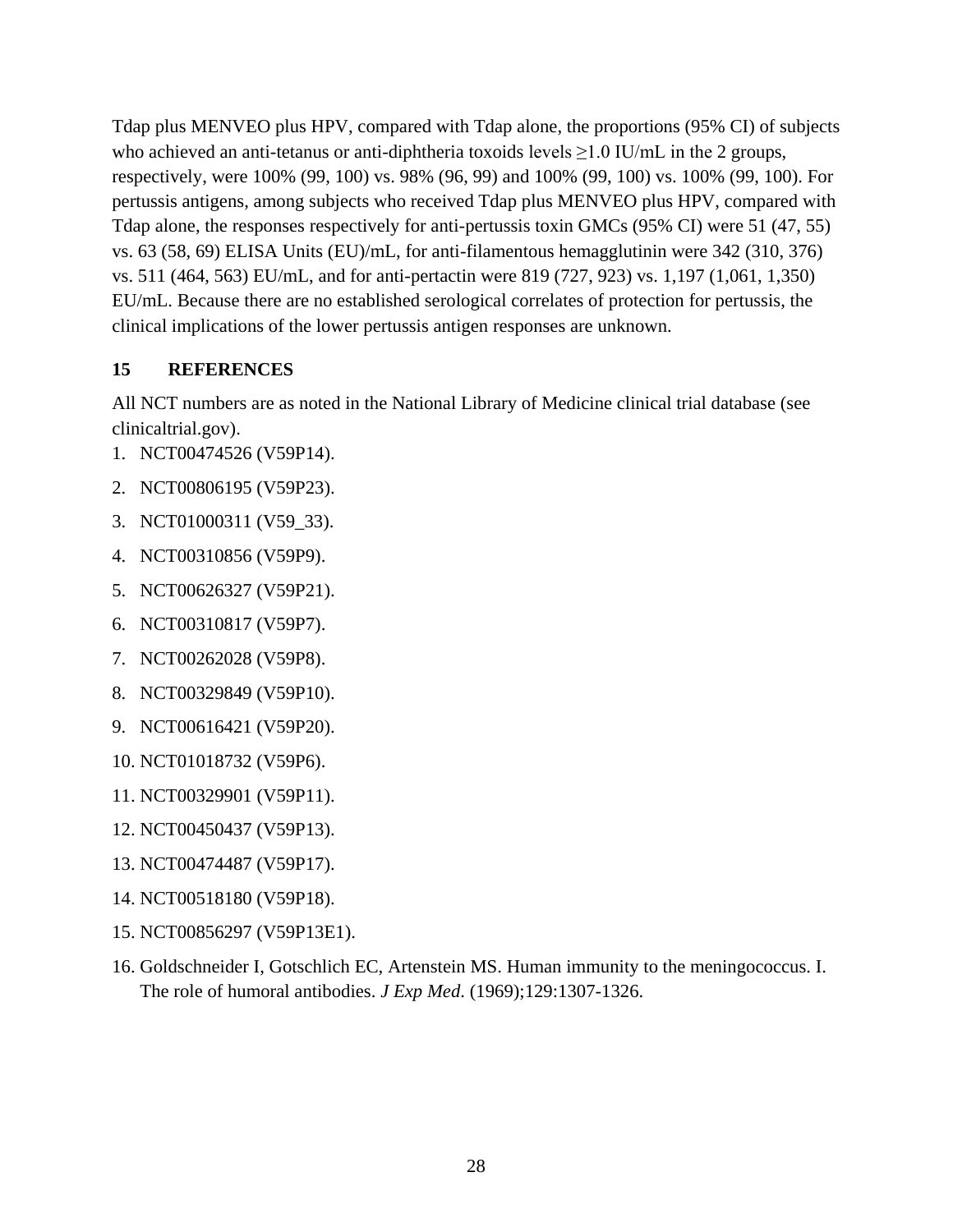## <span id="page-28-0"></span>**16 HOW SUPPLIED/STORAGE AND HANDLING**

## <span id="page-28-1"></span>**16.1 How Supplied**

Product presentation for MENVEO is listed in Table 11 below. The container closures (synthetic rubber stoppers) are not made with natural rubber latex.

| <b>Presentation</b>                  | <b>Carton NDC</b><br><b>Number</b> | <b>Components</b>                                                                                                                                                                               |
|--------------------------------------|------------------------------------|-------------------------------------------------------------------------------------------------------------------------------------------------------------------------------------------------|
| Five doses (10 vials) per<br>package | 58160-955-09                       | 5 vials containing MenA lyophilized<br>$\bullet$<br>conjugate component<br>[NDC 58160-958-01]<br>5 vials containing MenCYW-135 liquid<br>$\bullet$<br>conjugate component<br>[NDC 58160-959-01] |

|  |  | <b>Table 11: Product Presentation for MENVEO</b> |  |  |
|--|--|--------------------------------------------------|--|--|
|--|--|--------------------------------------------------|--|--|

#### <span id="page-28-2"></span>**16.2 Storage and Handling**

## **Do not freeze. Frozen/previously frozen product should not be used.**

Store refrigerated, away from the freezer compartment, at 36°F to 46°F (2°C to 8°C).

Protect from light. Vaccine must be maintained at 36°F to 46°F during transport.

Do not use after the expiration date. The reconstituted vaccine should be used immediately, but may be held at or below 77°F (25°C) for up to 8 hours.

## <span id="page-28-3"></span>**17 PATIENT COUNSELING INFORMATION**

Vaccine Information Statements are required by the National Childhood Vaccine Injury Act of 1986 to be given prior to immunization to the patient, parent, or guardian. These materials are available free of charge at the Centers for Disease Control and Prevention (CDC) website (www.cdc.gov/vaccines).

Inform patients, parents or guardians about:

- Potential benefits and risks of immunization with MENVEO.
- The importance of completing the immunization series.
- Potential for adverse reactions that have been temporally associated with administration of MENVEO or other vaccines containing similar components.
- Reporting any adverse reactions to their healthcare provider.